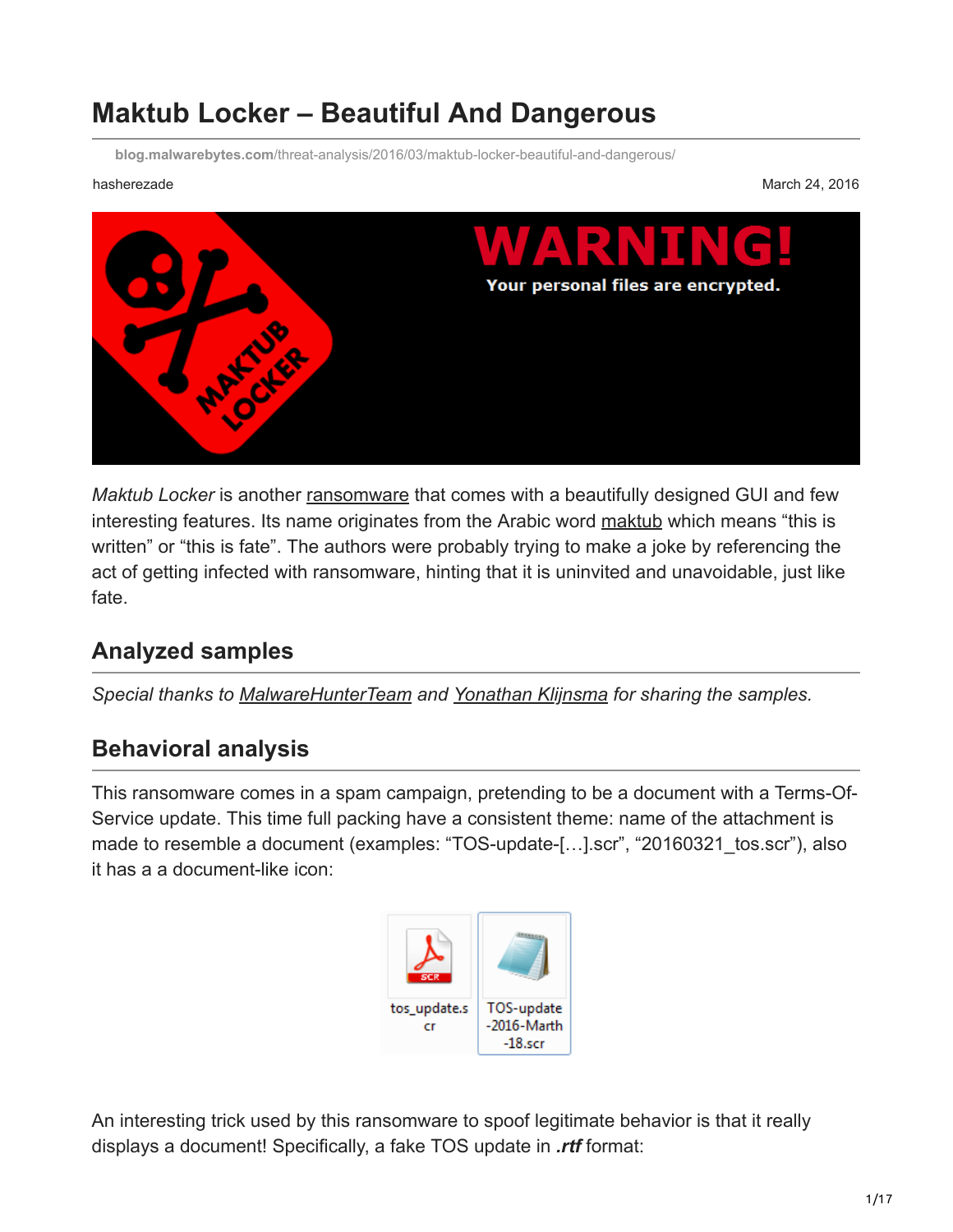

While the user is busy reading the document, the malicious program runs in the background and encrypts his/her files.

#### **Encryption process**

Maktub Locker does not need to download a key from the CnC server – data can be encrypted offline as well. Extensions given to the encrypted files are random, generated at runtime – their pattern is: **[a-z]{4,6}**

The new and surprising thing is that encrypted files are much smaller than the original ones. It seems this ransomware not only encrypts but also compresses files.

Original files and their sizes:

| 2016-02-22 01:14 | 14 KB        |
|------------------|--------------|
| 2016-02-22 01:14 | 5 KB         |
| 2016-01-20 19:19 | 2 KB         |
| 2016-01-20 19:21 | 140 KB       |
| 2016-02-22 01:15 | <b>48 KB</b> |
| 2016-02-22 01:15 | 24 KB        |
| 2016-02-22 01:15 | 7 KB         |
| 2016-01-31 16:50 | $1$ KB       |
|                  |              |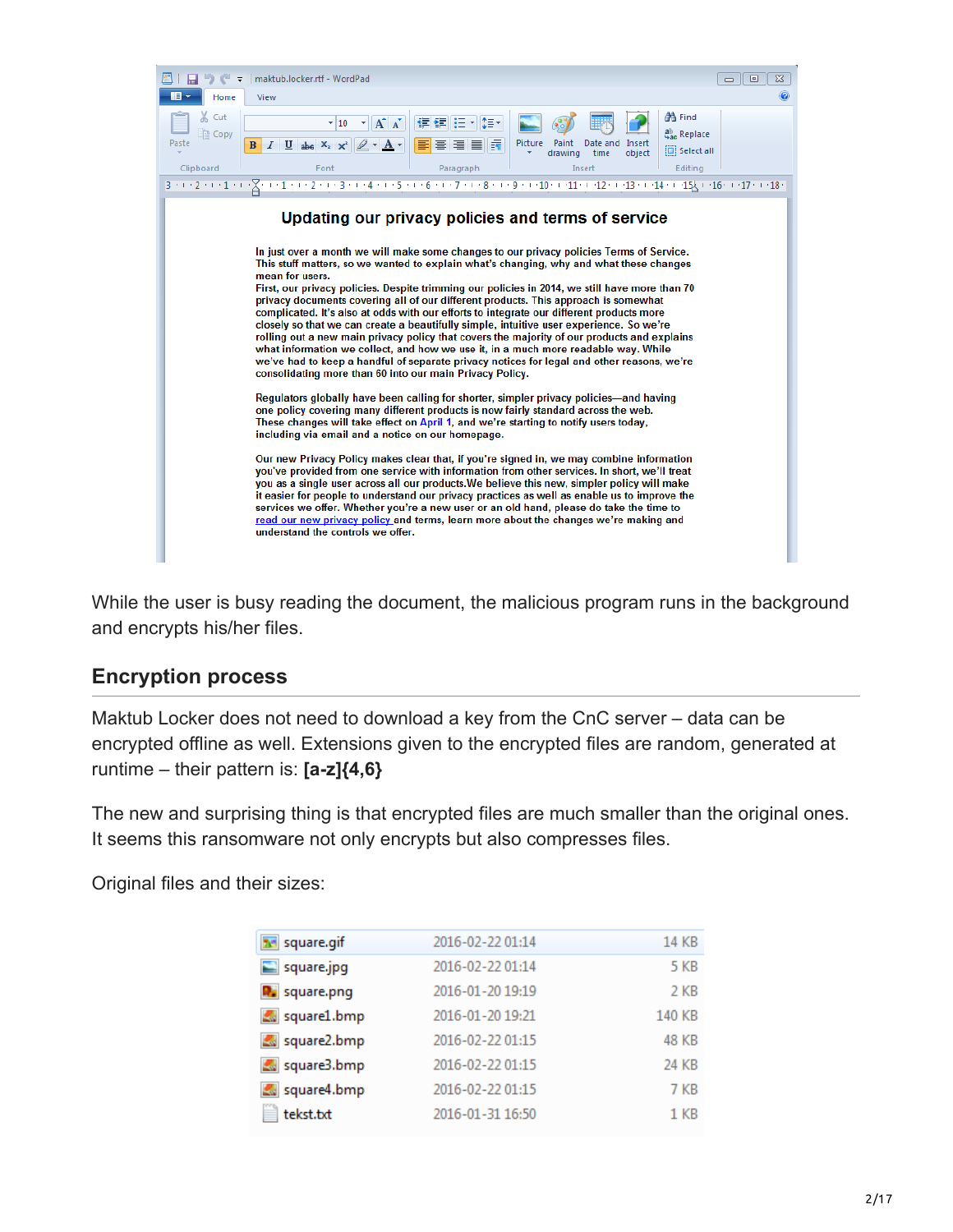The same files after encryption:

| e DECRYPT_INFO_jkhnhu.html | 2016-03-21 18:57 | 6 KB            |
|----------------------------|------------------|-----------------|
| <b>M</b> square.gif        | 2016-02-22 01:14 | <b>14 KB</b>    |
| square.jpg.jkhnhu          | 2016-03-21 18:57 | 3 KB            |
| square.png.jkhnhu          | 2016-03-21 18:57 | 1 <sub>KB</sub> |
| square1.bmp.jkhnhu         | 2016-03-21 18:57 | 1 KB            |
| square2.bmp.jkhnhu         | 2016-03-21 18:57 | 7 KB            |
| square3.bmp.jkhnhu         | 2016-03-21 18:57 | 1 KB            |
| square4.bmp.jkhnhu         | 2016-03-21 18:57 | 1 KB            |
| tekst.txt.jkhnhu           | 2016-03-21 18:57 | 1 KB            |

See below a visualization of bytes.

*square.bmp* : left – original, right encrypted with *Maktub Locker*:



[^](https://blog.malwarebytes.org/wp-content/uploads/2016/03/enc_square1_bmp.png)*– the bitmap is compressed very well, so the encrypted*

*file is tiny*

A possible reason of compressing files first is to speed up the encryption process.

Encrypted content is different on each run of the sample. However, in a single run, files with the same content will give the same output. We can conclude that the random key is generated only once – at program's start. After that, every file is encrypted using the same key.

After the encryption is finished, the following GUI pops up: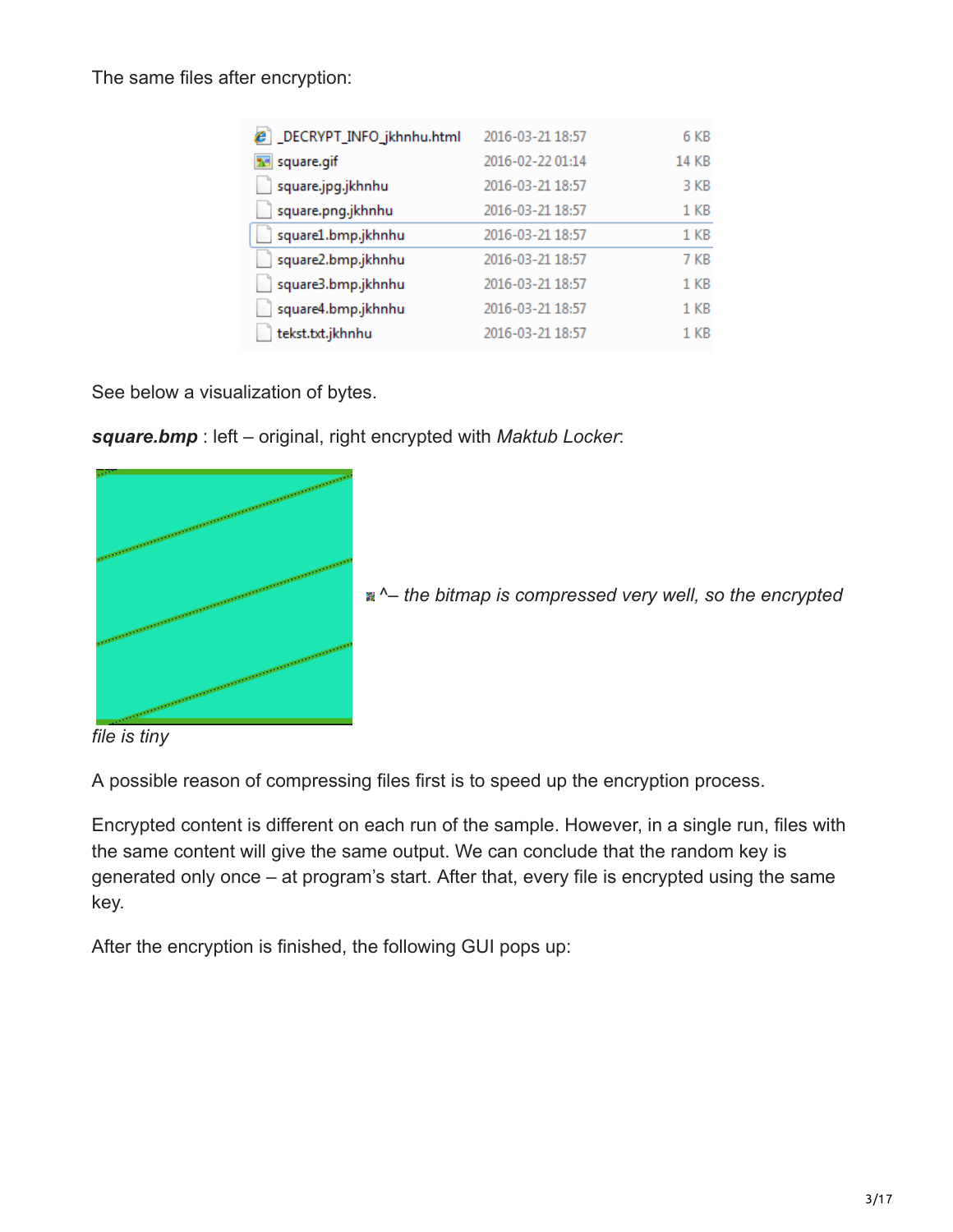

It provides a victim a custom-formatted key: 82 chunks, each 5 character long (chunk format: [A-Z0-9]{5}). Each time the sample runs, this key is newly generated.

The same information (and layout) can be found in an HTML file

( **\_DECRYPT\_INFO\_[\$EXTENSION].html**), dropped in each encrypted directory.

#### **Website for the victim**

These days, it's a common feature of ransomware to provide a TOR-accessed website for the victim and Maktub Locker is no different. Similar to the ransom note, the website is only available in English. In order to access the individual page, the victim is supposed to paste his/her key (the one supplied in the ransom note) into the input box provided on the website.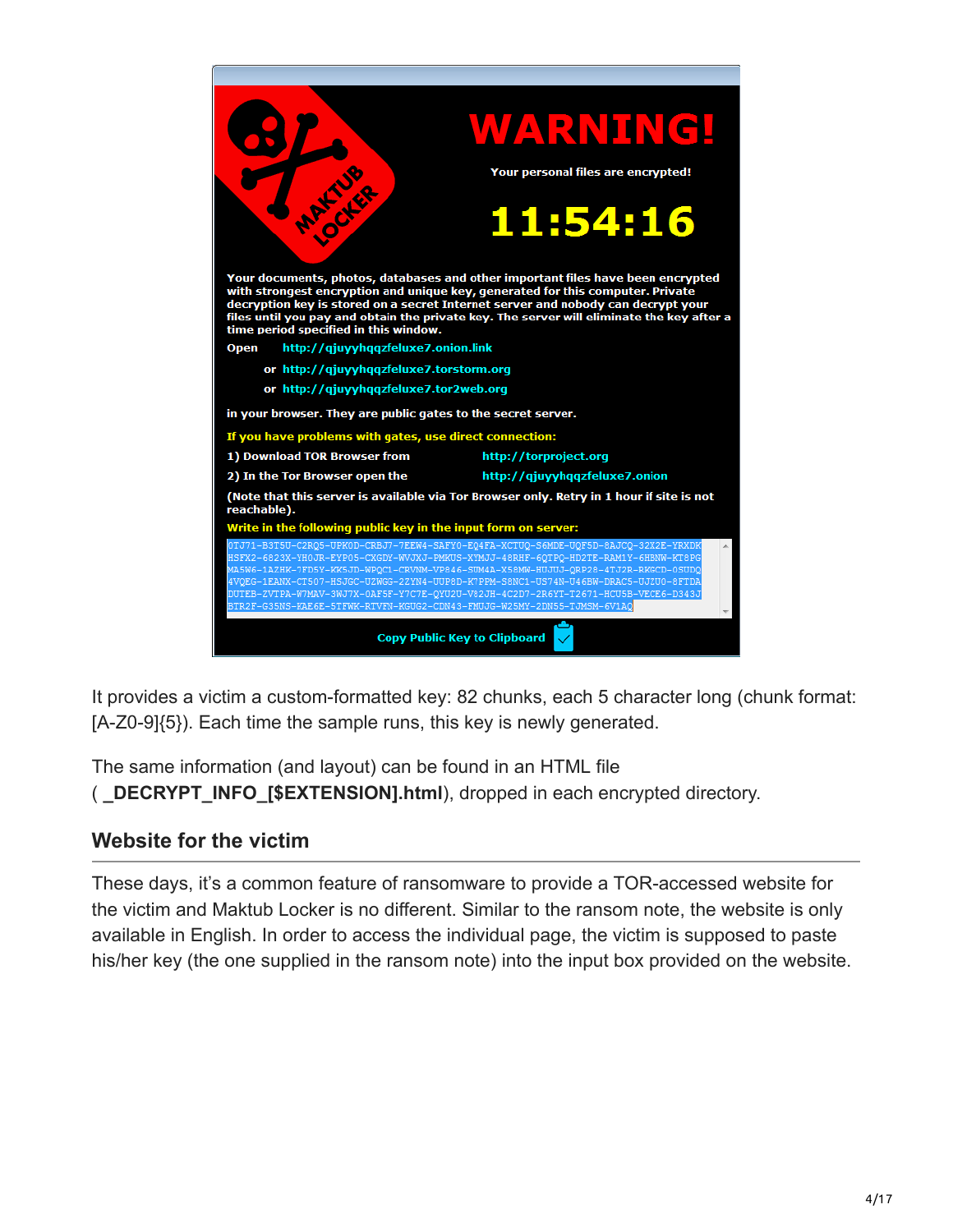| Enter your decryption key here: |        |  |  |  |
|---------------------------------|--------|--|--|--|
|                                 |        |  |  |  |
|                                 |        |  |  |  |
|                                 |        |  |  |  |
|                                 |        |  |  |  |
|                                 | Submit |  |  |  |

It then redirects to the main website. In comparison to other ransomware families, Maktub Locker actually has a very nicely designed website, including clean and polite language used.



It comes with a demo, allowing the decryption of 2 selected files:

| <b>Googling 'MAKTUB LOCKER' will</b> | instantly bring up many sugestiong on deleting the program from your personal computer. But not<br>one of the third party programs will be able to do the most important thing - to decrypt your files! In<br>order to do this, you need to have the private master-key that only we have. And only we can<br>restore all of your files. And to show that we aren't making unfounded statements, we'll prove it.<br>Upload any encrypted file, no larger than 200kb, and we will decrypt it, absolutely free! |             |                 |  |
|--------------------------------------|---------------------------------------------------------------------------------------------------------------------------------------------------------------------------------------------------------------------------------------------------------------------------------------------------------------------------------------------------------------------------------------------------------------------------------------------------------------------------------------------------------------|-------------|-----------------|--|
| Files available to decrypt: 0        |                                                                                                                                                                                                                                                                                                                                                                                                                                                                                                               |             |                 |  |
| <b>Number</b>                        | <b>File Name</b>                                                                                                                                                                                                                                                                                                                                                                                                                                                                                              | <b>Size</b> | Link            |  |
| 1                                    | square1 bmp.png                                                                                                                                                                                                                                                                                                                                                                                                                                                                                               | 631 bytes   | <b>Download</b> |  |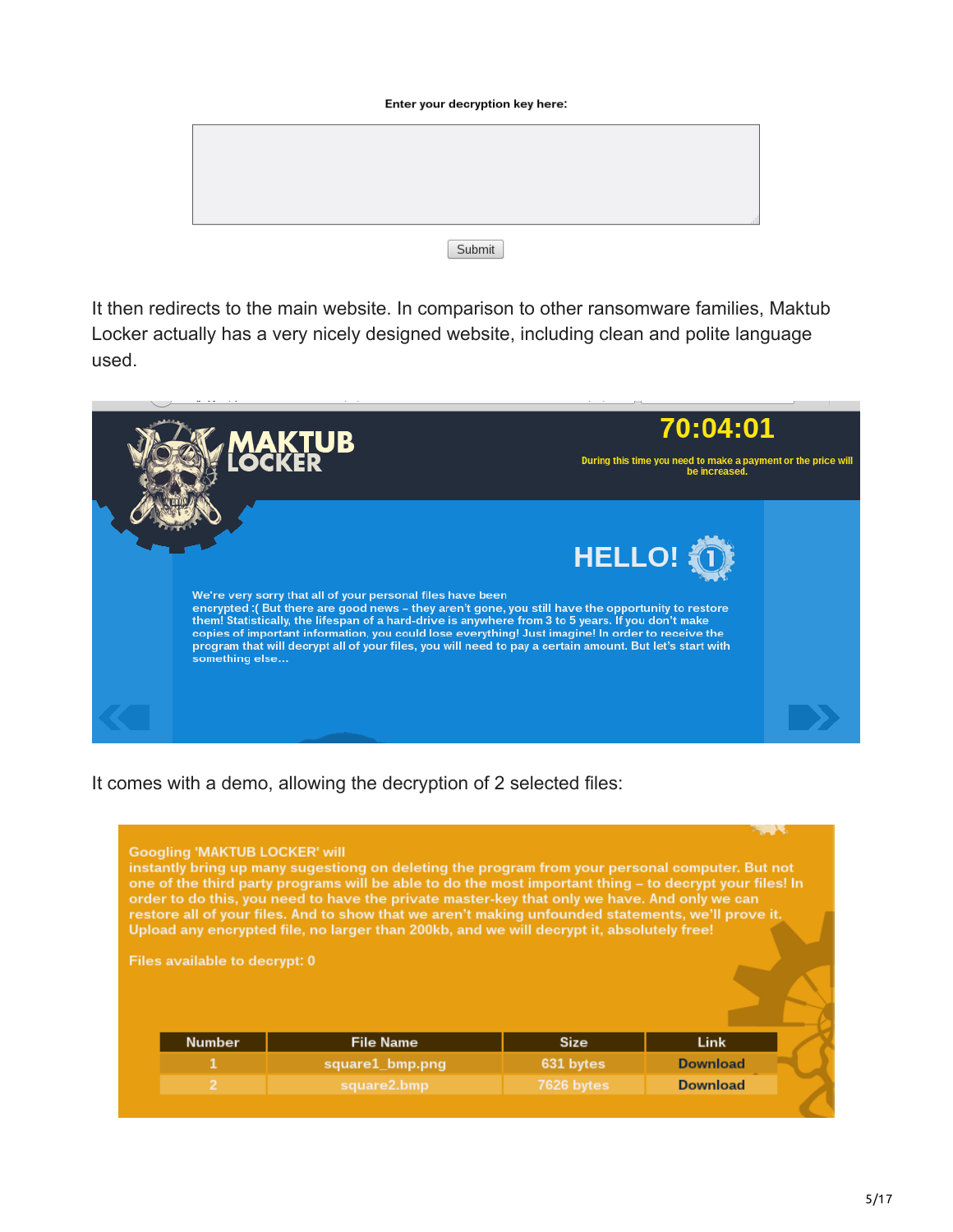The price of decrypting files starts with 1.4 BTC and increases with time. The distributors warn that the website can be taken down and then it would not be possible to recover encrypted files:

| <b>Stage</b>   | Time of payment         | How much money should be sent                                                                |
|----------------|-------------------------|----------------------------------------------------------------------------------------------|
| 1              | During the first 3 days | 1.4 BTC $(~5588)$                                                                            |
| $\overline{2}$ | From 3 to 6 days        | 1.9 BTC $(\sim$ \$798)                                                                       |
| 3              | From 6 to 9 days        | 2.4 BTC $(\sim$ \$1008)                                                                      |
| $\overline{4}$ | From 9 to 12 days       | 2.9 BTC (~\$1218)                                                                            |
| 5              | From 12 to 15 days      | 3.4 BTC (~\$1428)                                                                            |
| 6              | (*) More than 15 days   | 3.9 BTC (~\$1638)                                                                            |
|                |                         |                                                                                              |
|                |                         | (*) After 15 days of no payment, we do not guarantee that we saved the key. This site can be |

# **Inside**

Maktub Locker comes packed in a well-written [crypter/FUD,](https://blog.malwarebytes.org/development/2015/12/malware-crypters-the-deceptive-first-layer/) so the code is not readable at first. Also, due to the FUD's functions, detection is problematic and samples have a low detection ratio in the first hours/days after the campaign starts.

### **Unpacking**

Execution starts in the FUD's code. At first we can see many harmless-looking (and completely useless) API calls and random strings.



This code is executed first, to deceive tools used to detect malicious behavior. Then it is completely overwritten by new code. However, this is also not the malware code, but just another layer of deception techniques. Below, you can see a fragment of the code responsible for unpacking and executing the bogus TOS update (it is first unpacked from the resources and dropped into the %TEMP% folder as a cabinet file):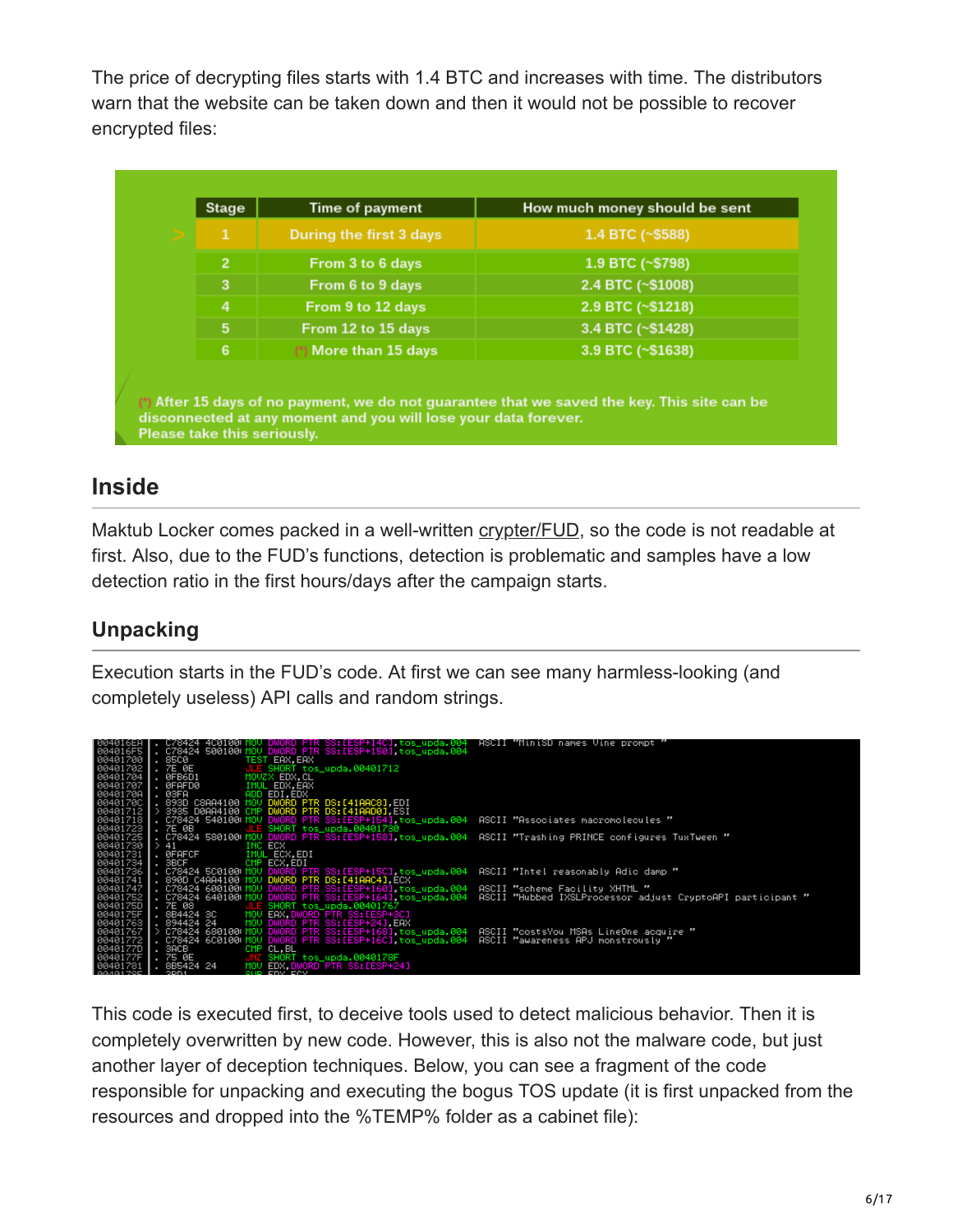| 00401F65   .<br>00401F6B   .<br>PUSH EAX<br>00401F6C<br>DWORD PTR DS:[402A40]<br>SETUPAPI.SetupIterateCabinetW<br>00401F72<br>TEST EAX, EAX<br>00401F74<br>JE SHORT tos_upda.00401FB5<br>$00401$ F76 $\blacksquare$ .<br>PUSH 0R<br><b>r</b> IsShown = A (10.)<br>00401F78<br><b>PUSH ESI</b><br>DefDir<br>00401F79<br><b>PUSH ESI</b><br><b>Parameters</b><br>00401F7A<br>PUSH DWORD PTR DS: [402A28]<br>FileName = "C:\Users\tester\AppData\Local\Temp\tos_update.rtf"<br>00401F80  <br><b>PUSH ESI</b><br>Operation<br><b>PUSH ESI</b><br>00401F81<br>IhWnd<br>00401F82<br>DWORD PTR DS:[402A0C]<br><b>LShellExecuteW</b><br>00401F88<br>LEA EAX.DWORD PTR SS:[EBP-20]<br>00401F8B<br><b>PUSH EAX</b><br><b>r</b> MutexName<br><b>PUSH ESI</b><br>00401F8C<br>InitialOwner<br>00401F8D<br><b>PUSH ESI</b><br>pSecurity<br>00401F8E<br>DWORD PTR DS:[402A18]<br>CALL<br>LCreateMutexA<br>00401F94<br>CALL DWORD PTR DS:[402A20]<br><b>FGetLastError</b><br>00401F9A<br>CMP EAX, 0B7<br>00401F9F<br>SHORT tos_upda.00401FBA<br>00401FA1<br><b>PUSH 8000</b><br>ጠFreeType = MEM_RELEASE<br><b>PUSH ESI</b><br>00401FA6<br>Size<br><b>PUSH EBX</b><br>00401FA7  <br>Address<br>00401FA8<br>DWORD PTR DS:[402A74]<br>LUirtualFree<br>00401FAE<br><b>PUSH ESI</b><br><b>r</b> ExitCode<br>DWORD PTR DS: [402B48]<br><b>LExitProcess</b><br>00401FAF | <b>OOTOILOT</b> | TUON COI                         |  |
|--------------------------------------------------------------------------------------------------------------------------------------------------------------------------------------------------------------------------------------------------------------------------------------------------------------------------------------------------------------------------------------------------------------------------------------------------------------------------------------------------------------------------------------------------------------------------------------------------------------------------------------------------------------------------------------------------------------------------------------------------------------------------------------------------------------------------------------------------------------------------------------------------------------------------------------------------------------------------------------------------------------------------------------------------------------------------------------------------------------------------------------------------------------------------------------------------------------------------------------------------------------------------------------------------------------------------------------------------|-----------------|----------------------------------|--|
|                                                                                                                                                                                                                                                                                                                                                                                                                                                                                                                                                                                                                                                                                                                                                                                                                                                                                                                                                                                                                                                                                                                                                                                                                                                                                                                                                  |                 | LEA EAX, DWORD PTR SS: [EBP-628] |  |
|                                                                                                                                                                                                                                                                                                                                                                                                                                                                                                                                                                                                                                                                                                                                                                                                                                                                                                                                                                                                                                                                                                                                                                                                                                                                                                                                                  |                 |                                  |  |
|                                                                                                                                                                                                                                                                                                                                                                                                                                                                                                                                                                                                                                                                                                                                                                                                                                                                                                                                                                                                                                                                                                                                                                                                                                                                                                                                                  |                 |                                  |  |
|                                                                                                                                                                                                                                                                                                                                                                                                                                                                                                                                                                                                                                                                                                                                                                                                                                                                                                                                                                                                                                                                                                                                                                                                                                                                                                                                                  |                 |                                  |  |
|                                                                                                                                                                                                                                                                                                                                                                                                                                                                                                                                                                                                                                                                                                                                                                                                                                                                                                                                                                                                                                                                                                                                                                                                                                                                                                                                                  |                 |                                  |  |
|                                                                                                                                                                                                                                                                                                                                                                                                                                                                                                                                                                                                                                                                                                                                                                                                                                                                                                                                                                                                                                                                                                                                                                                                                                                                                                                                                  |                 |                                  |  |
|                                                                                                                                                                                                                                                                                                                                                                                                                                                                                                                                                                                                                                                                                                                                                                                                                                                                                                                                                                                                                                                                                                                                                                                                                                                                                                                                                  |                 |                                  |  |
|                                                                                                                                                                                                                                                                                                                                                                                                                                                                                                                                                                                                                                                                                                                                                                                                                                                                                                                                                                                                                                                                                                                                                                                                                                                                                                                                                  |                 |                                  |  |
|                                                                                                                                                                                                                                                                                                                                                                                                                                                                                                                                                                                                                                                                                                                                                                                                                                                                                                                                                                                                                                                                                                                                                                                                                                                                                                                                                  |                 |                                  |  |
|                                                                                                                                                                                                                                                                                                                                                                                                                                                                                                                                                                                                                                                                                                                                                                                                                                                                                                                                                                                                                                                                                                                                                                                                                                                                                                                                                  |                 |                                  |  |
|                                                                                                                                                                                                                                                                                                                                                                                                                                                                                                                                                                                                                                                                                                                                                                                                                                                                                                                                                                                                                                                                                                                                                                                                                                                                                                                                                  |                 |                                  |  |
|                                                                                                                                                                                                                                                                                                                                                                                                                                                                                                                                                                                                                                                                                                                                                                                                                                                                                                                                                                                                                                                                                                                                                                                                                                                                                                                                                  |                 |                                  |  |
|                                                                                                                                                                                                                                                                                                                                                                                                                                                                                                                                                                                                                                                                                                                                                                                                                                                                                                                                                                                                                                                                                                                                                                                                                                                                                                                                                  |                 |                                  |  |
|                                                                                                                                                                                                                                                                                                                                                                                                                                                                                                                                                                                                                                                                                                                                                                                                                                                                                                                                                                                                                                                                                                                                                                                                                                                                                                                                                  |                 |                                  |  |
|                                                                                                                                                                                                                                                                                                                                                                                                                                                                                                                                                                                                                                                                                                                                                                                                                                                                                                                                                                                                                                                                                                                                                                                                                                                                                                                                                  |                 |                                  |  |
|                                                                                                                                                                                                                                                                                                                                                                                                                                                                                                                                                                                                                                                                                                                                                                                                                                                                                                                                                                                                                                                                                                                                                                                                                                                                                                                                                  |                 |                                  |  |
|                                                                                                                                                                                                                                                                                                                                                                                                                                                                                                                                                                                                                                                                                                                                                                                                                                                                                                                                                                                                                                                                                                                                                                                                                                                                                                                                                  |                 |                                  |  |
|                                                                                                                                                                                                                                                                                                                                                                                                                                                                                                                                                                                                                                                                                                                                                                                                                                                                                                                                                                                                                                                                                                                                                                                                                                                                                                                                                  |                 |                                  |  |
|                                                                                                                                                                                                                                                                                                                                                                                                                                                                                                                                                                                                                                                                                                                                                                                                                                                                                                                                                                                                                                                                                                                                                                                                                                                                                                                                                  |                 |                                  |  |
|                                                                                                                                                                                                                                                                                                                                                                                                                                                                                                                                                                                                                                                                                                                                                                                                                                                                                                                                                                                                                                                                                                                                                                                                                                                                                                                                                  |                 |                                  |  |
|                                                                                                                                                                                                                                                                                                                                                                                                                                                                                                                                                                                                                                                                                                                                                                                                                                                                                                                                                                                                                                                                                                                                                                                                                                                                                                                                                  |                 |                                  |  |
|                                                                                                                                                                                                                                                                                                                                                                                                                                                                                                                                                                                                                                                                                                                                                                                                                                                                                                                                                                                                                                                                                                                                                                                                                                                                                                                                                  |                 |                                  |  |
|                                                                                                                                                                                                                                                                                                                                                                                                                                                                                                                                                                                                                                                                                                                                                                                                                                                                                                                                                                                                                                                                                                                                                                                                                                                                                                                                                  |                 |                                  |  |
|                                                                                                                                                                                                                                                                                                                                                                                                                                                                                                                                                                                                                                                                                                                                                                                                                                                                                                                                                                                                                                                                                                                                                                                                                                                                                                                                                  |                 |                                  |  |
|                                                                                                                                                                                                                                                                                                                                                                                                                                                                                                                                                                                                                                                                                                                                                                                                                                                                                                                                                                                                                                                                                                                                                                                                                                                                                                                                                  |                 |                                  |  |
|                                                                                                                                                                                                                                                                                                                                                                                                                                                                                                                                                                                                                                                                                                                                                                                                                                                                                                                                                                                                                                                                                                                                                                                                                                                                                                                                                  |                 |                                  |  |
|                                                                                                                                                                                                                                                                                                                                                                                                                                                                                                                                                                                                                                                                                                                                                                                                                                                                                                                                                                                                                                                                                                                                                                                                                                                                                                                                                  |                 |                                  |  |

The real malicious code starts in another module that is unpacked into dynamically allocated memory.

| $T$ Threads                |        |                    |                                                       |        |                      |                       | $\Box$                             |
|----------------------------|--------|--------------------|-------------------------------------------------------|--------|----------------------|-----------------------|------------------------------------|
| Ident                      | lEntry |                    | Data block Last error                                 | Status |                      | Priority User time    | System time                        |
| 0000044C 10001230 7FFD9000 |        |                    | ERROR SUCCESS (00) Active                             |        | $32 + 8$             | 20.9200 s1            | 6.4592 s                           |
| 000007FC 01C357A4 7FFDD000 |        | 00406D13  7FFDF000 | ERROR SUCCESS (00) Active<br>ERROR RESOURCE TYLActive |        | $32 + 0$<br>$32 + 0$ | 0.0000 sl<br>2.2732 s | $0.0100 \, \text{s}$<br>$0.1201$ s |
| 000000E4 7730FD0F 7FFDE000 |        |                    | ERROR_SUCCESS (00) Active                             |        | $32 + 0$             | 0.0000 sl             | 0.0000 s                           |
| 00000B18 10001230 7FFD8000 |        |                    | ERROR_SUCCESS (00) Active                             |        | $32 + 0$             | 21.4107 s             | 6.0286 s                           |
| 00000094 773B03E7 7FFDB000 |        |                    | ERROR SUCCESS (00) Active                             |        | $32 + 0$             | 0.0000 sl             | 0.0000 s                           |

You can see above 2 threads with entry: 0x10001230. They belong to this malicious module. If we try to dump this memory area, we obtain a new PE file:

| Dump - 1000000010021FFF                                                                                 |                                                                                                                                                                                                               |                                                                    |
|---------------------------------------------------------------------------------------------------------|---------------------------------------------------------------------------------------------------------------------------------------------------------------------------------------------------------------|--------------------------------------------------------------------|
| 90<br>10000000<br>ии<br>10000010<br>88<br>ЙЙ<br>ЙЙ<br>ЙЙ<br>10000020<br>ЙЙ<br>ЙЙ                        | 83<br>ии<br>ЙЙ<br>00<br>-90<br>-90<br>-14<br>ии<br>-90<br>øø.<br>-90<br>- 00<br>-90<br>-90<br>-90<br>-90<br>-40<br>ии<br><b>øø</b><br><b>PRI 88</b><br>øя<br>øø<br>øø<br>ЙЙ<br>øø<br>ЙЙ<br>ЙЙ<br>ЙЙ<br>яя     | иu<br>MZE.<br>00 S@.<br>-90                                        |
| 10000030<br>-йй<br>ии<br>яя<br>ЙЙ<br>ØEI<br>10000040<br>BЯ                                              | 00<br>øø<br>øя<br>øø<br>øя<br>EЙ<br>l AA<br>ØЙ<br>ЙЙ<br>ЙЙ<br>яя<br>88<br>-01<br>09<br>CD.<br>21<br>СD<br>4CI<br>84<br>ЙЙ<br>21<br>-54                                                                        | øø<br>681 871 8.4. = † 80L= † Th                                   |
| 10000050<br>10000060<br>651<br>62.<br>10000070<br>651<br>-60<br>64                                      | 60<br>-20<br>6E 6E<br>6Е<br>22<br>631<br>-61<br>-61<br>67<br>69 6E 20<br>6EI 20<br>-75<br>72.<br>44<br>4F 53<br>20<br>-00<br>øø.<br>ЙЙ<br>ØA<br>øø<br>øв<br>-90<br><b>Aze</b><br>ЙЙ<br>ЙЙ<br>28               | æ<br>LS.<br>program canno<br>-20<br>t be run in DOS<br>ЙЙ<br>mode. |
| <b>GR</b><br>10000080<br>.cn<br>B2.<br>48<br>10000090<br>øзl<br>4F<br>10000000<br>39<br>язі<br>80<br>B7 | DC.<br>89<br>-89<br>-29<br>DC.<br>øзı<br>øзı<br>29<br>29<br>DС<br>89<br>DD<br>øзı<br>29<br>DC.<br>øзı<br>189<br>-29<br>C5<br>98<br>29<br>ЮC<br>03<br>88<br>29<br>87<br>29<br>8E<br>DC.<br>031 SC<br>øзı<br>DС | 031=H#Pë)_#ë)_#ë)_#<br>031 CQ0V\$)_V&)TV+)_V<br>031KÉ9#A)_#KÉ##ő)  |
| 100000B0<br>80<br>B7<br>ЙЙ<br>язі<br>100000C0<br>87<br>Й2<br>яз                                         | - 7B<br>07<br>88<br>DC 03184<br>-29<br>-29<br>831<br>DC.<br>88<br>-89<br>-63<br>DC.<br>69.<br>-681<br>29<br>DC.<br>øзı<br>-52<br>29                                                                           | 031KE.WED_Vä(+VE)_V<br>-83<br>KĒ@♥ŀ)▄♥Richë)▄♥                     |
| 10000000<br>ЙЙ<br>ЙЙ<br>1 АААААЕА<br>ЙЙ<br>ЙЙ<br>100000F0<br>ЙΩ                                         | øø<br>øø<br>øø.<br>øø<br>00I<br>øø<br>ЙЙ<br>ЙЙ<br>- 90<br>øø<br>яя<br>EB<br>561<br>03<br>øя<br>-68<br>-CD<br>øø<br>ЙЙ<br>øй<br>Й1<br>40<br>l AB<br>øc<br>ЙΩ<br>ЙЙ<br>21<br>ЙЙ<br>Й2<br>01<br>си<br>ЙЙ<br>FИ   | øø<br>$PE. . L@$ .h= $00.$<br>øя<br>ЙЙ                             |
| 10000100<br>ЙΜ<br>10000110<br>ЙΠ<br>10000120                                                            | Й2<br>ЙЙ<br>ЙΩ<br>øя<br>BЙ<br>-06.<br>Й1<br>50<br>-01<br>40<br>ии<br>10<br>øø<br>øø.<br>ЙЙ<br>øø<br>ЙЙ<br>ЙЙ<br>ЙΠ<br>02<br>ЙЙ<br>ЙΩ<br>00105<br>ЙЙ<br>ЙЙ<br>ЙЙ<br>-01<br>-90<br>ЙЙ                           | 00. <i></i> .00P0.<br>ЙЙ<br>ЙЙ<br>ЙЙ<br>4.0                        |
| 10001301                                                                                                | - ии<br>40<br>ЙЙ<br>ии<br>Й2                                                                                                                                                                                  | <b>Q</b>                                                           |

This PE file is loaded in a continuous area of dynamically allocated memory and used as a new virtual section.

Unfortunately this time, dumping it will not give us the independent payload – unpacked content has invalid headers, i.e: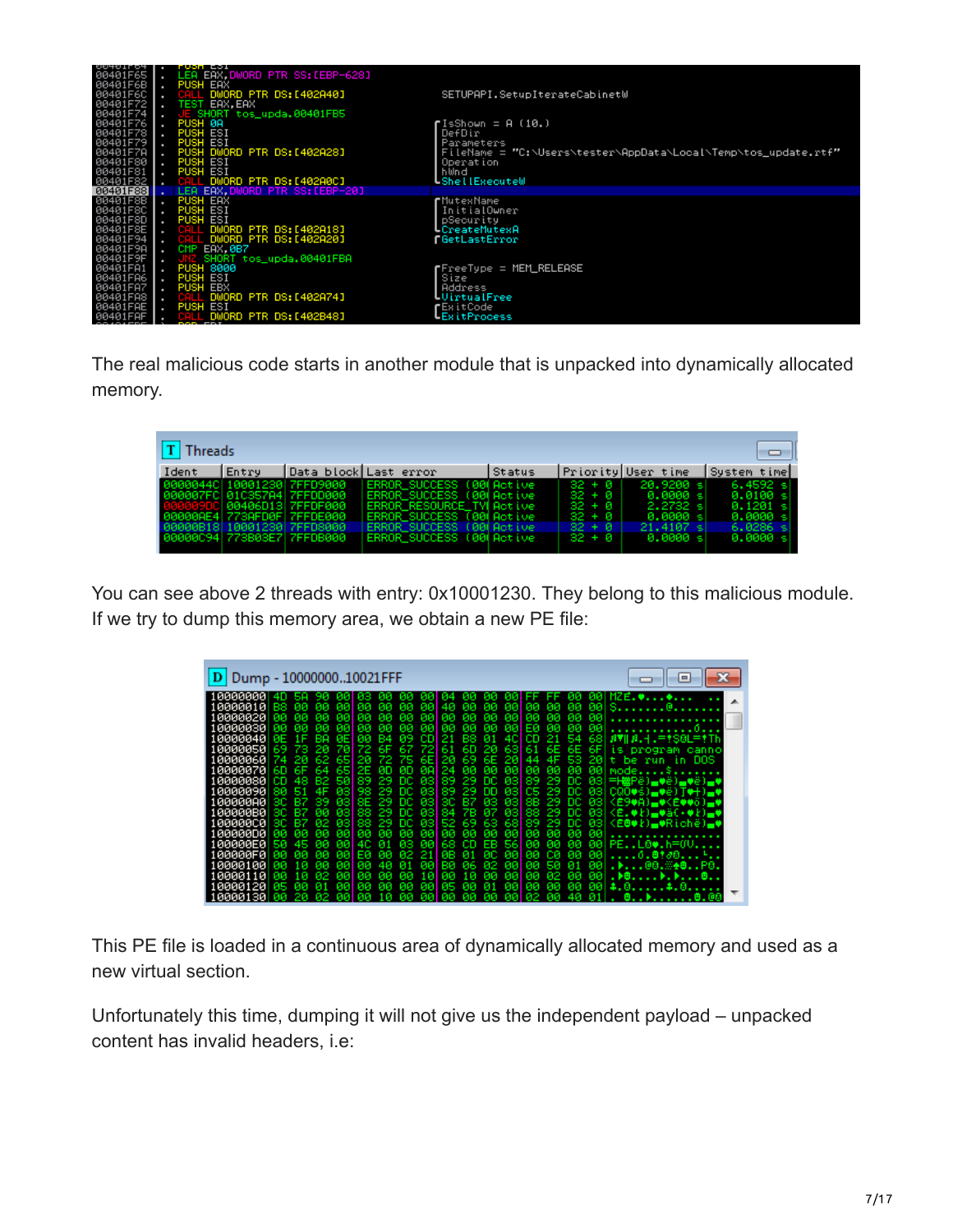|                      | Name    |                    | Raw Addr.        |             |          |          |              |   | Raw size Virtual Addr. Virtual Size Characteristics Ptr to Reloc. Num. of Reloc. |
|----------------------|---------|--------------------|------------------|-------------|----------|----------|--------------|---|----------------------------------------------------------------------------------|
|                      | ⊿ UPX0  |                    | 400              | 0           | 1000     | 10001000 | 60000080     | 0 | 0                                                                                |
|                      | $\geq$  |                    | 400              | ٨           | 10002000 | ٨.       | $r - x$      |   |                                                                                  |
|                      | ⊿ UPX1  |                    | 400              | <b>BA00</b> | 15000    | 10015000 | 60000040     | 0 | 0                                                                                |
|                      | ×       |                    | BE <sub>00</sub> | Λ.          | 1002A000 | ٨        | $r - x$      |   |                                                                                  |
|                      | ⊿ .rsrc |                    | BE00             | 1000        | 21000    | 10021000 | C0000040     | 0 | 0                                                                                |
|                      | ×       |                    | CE00             | Λ           | 10042000 | Λ.       | rw-          |   |                                                                                  |
| $\blacktriangleleft$ |         |                    |                  |             | m.       |          |              |   |                                                                                  |
| Raw                  |         |                    |                  |             | 문 X      | Virtual  |              |   | 日 ×                                                                              |
| .400.                |         |                    |                  |             |          | $-1000$  |              |   |                                                                                  |
|                      |         | [UPX0]             |                  |             |          |          | [UPX0]       |   |                                                                                  |
| <b>BA60</b>          |         |                    |                  |             |          |          |              |   |                                                                                  |
|                      |         | $[.\mathsf{rsrc}]$ |                  |             |          |          |              |   |                                                                                  |
|                      |         |                    |                  |             |          | 15000    |              |   |                                                                                  |
|                      |         |                    |                  |             |          |          | [UPX1]       |   |                                                                                  |
|                      |         |                    |                  |             |          |          |              |   |                                                                                  |
|                      |         |                    |                  |             |          | 20660    |              |   |                                                                                  |
|                      |         |                    |                  |             |          |          | $[$ asrc $]$ |   |                                                                                  |

This trick is used by the crypter in order to protect the payload from automated dumping tools. However, if we capture the unpacking at the right moment, before the headers are overwritten, we still can recover the original payload. It turns out to be a DLL (packed with UPX):

| Offset           | Name                | Value               | Meaning  |      |           |
|------------------|---------------------|---------------------|----------|------|-----------|
| CD68             | Characterist 0      |                     |          |      |           |
| CD6C             | TimeDateSt 56EBCD67 |                     |          |      |           |
| CD70             | MajorVersion        | 0                   |          |      |           |
| CD72             | MinorVersion        | $\Omega$            |          |      |           |
| CD74             | Name                | 21FA4               | C.dll    |      |           |
| <b>CD78</b>      | Base                | $\mathbf{1}$        |          |      |           |
| CD7C             | NumberOfF 2         |                     |          |      |           |
| <b>CD80</b>      | NumberOfN 2         |                     |          |      |           |
| CD84             | AddressOfF 21F90    |                     |          |      |           |
| Details          |                     |                     |          |      |           |
| Offset           | Ordinal             | <b>Function RVA</b> | Name RVA | Name | Forwarder |
| CD <sub>90</sub> | 1                   | 2890                | 21FAA    | one  |           |
| CD94             | 2                   | 27B0                | 21FAE    | two  |           |

The code responsible for encrypting files is located in the function "one".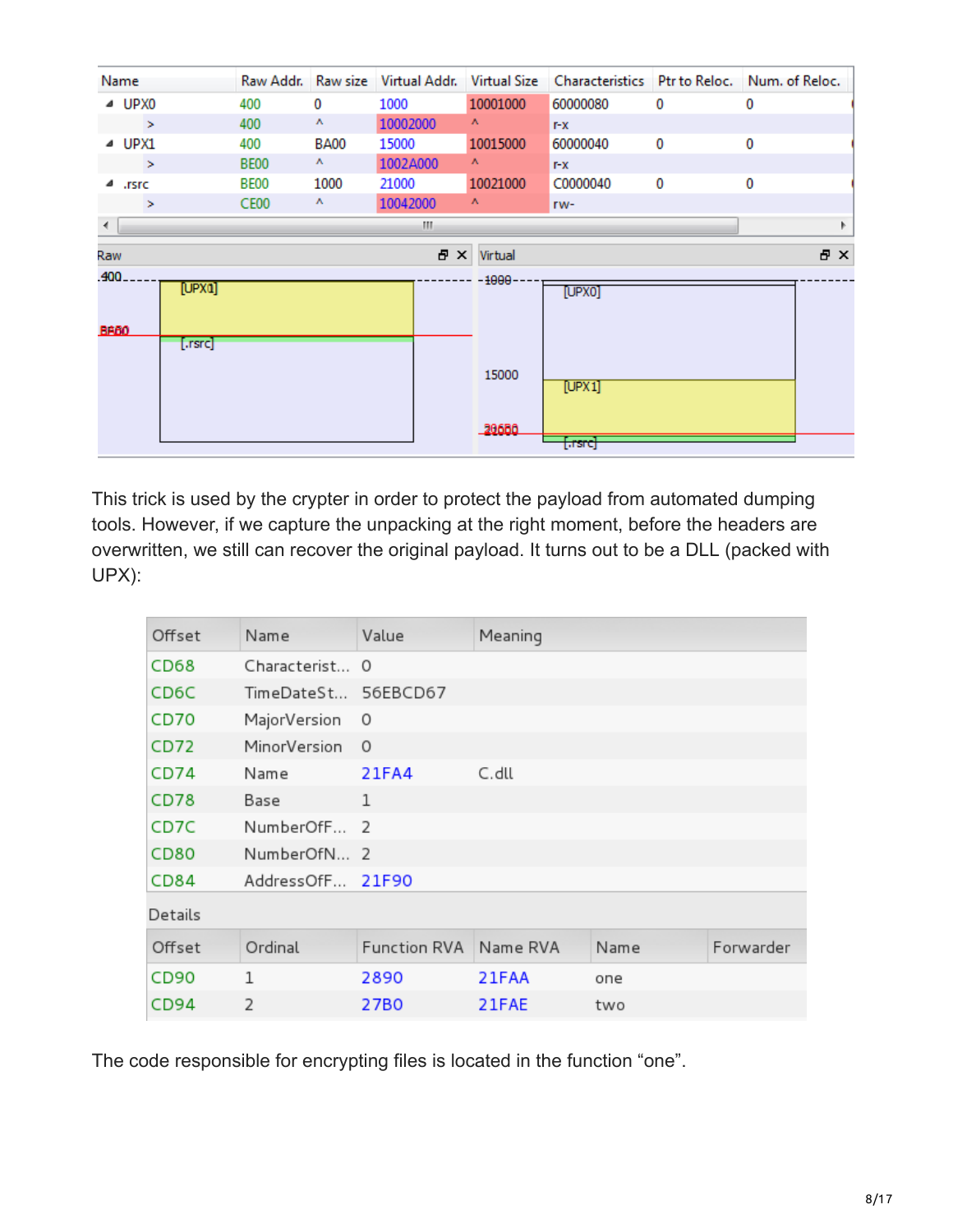The DLL is packed with genuine version of [UPX,](http://upx.sourceforge.net/) so we can easily unpack it, getting an deobfuscated DLL as result with the following sections layout (unpacked *C.dll* : [38eff2f7c6c8810a055ca14628a378e7](https://www.virustotal.com/en/file/1e9aa62db07e4774fb38cd8af1b9d382581e46c77176862abae3501d61d96db0/analysis/) ):



However, we will still not see valid strings. Imports also seems irrelevant to the functionality (we will not find there, for example, any reference to the windows Crypto API). It is due to the fact that real imports are resolved dynamically. At the beginning of execution, the function "one" loads them on it's own – first,decrypting their names:

| 1000D75C mov  | edx, offset aPKVisMbiJqod ; "Ć:*Ő+óEĹ-ČíE¬-ÜŽú«A" |
|---------------|---------------------------------------------------|
| 1000D761 lea  | ecx, [ebp+lpMem]                                  |
| 1000D764 call | decrupt name                                      |
| 1000D769 push | dword ptr [eax] ; 1pProcName                      |
| 1000D76B push | dword ptr [edi] ; hModule                         |
| 1000D76D call | ebx GetProcAddress                                |
| 1000D76F mov  | esi, eax                                          |
| 1000D771 lea  | ecx, [ebp+lpMem]                                  |
| 1000D774 mov  | [edi+38h], esi ; store the handle                 |

Then, they are accessed via dynamically loaded handles.

#### **Execution flow**

This malware first makes a list of all the files, and then processes them one by one. It also unpacks a built-in configuration with list of restricted paths and attacked executables. Each processed path is first checked against this list.

Below you can see a fragment of code opening file that is chosen to be encrypted. Call to the function CreateFileA is performed via handle and dynamically loaded into the EAX register: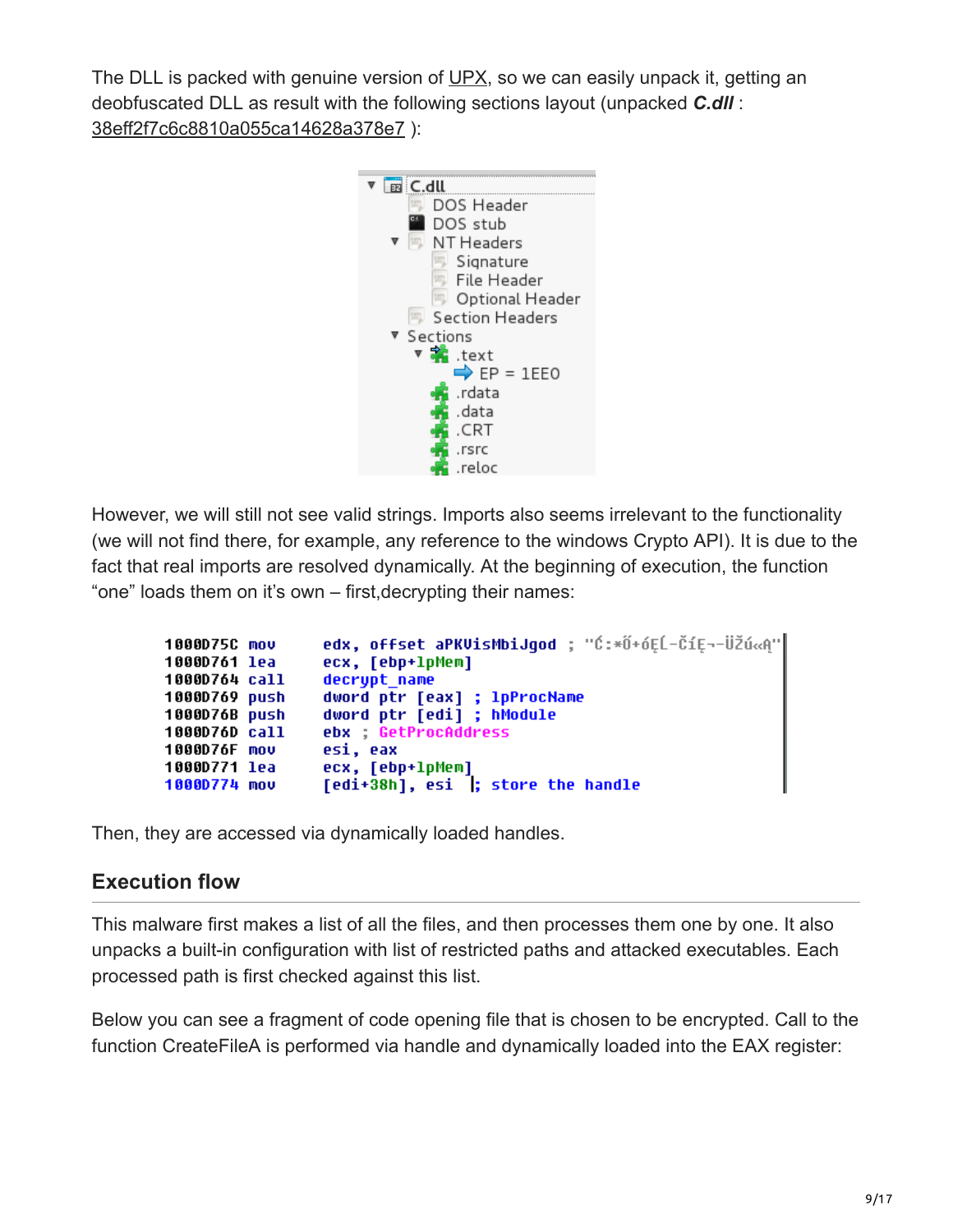| 1004FB8   | 8500             | EAX.EAX<br>ня              |                      |
|-----------|------------------|----------------------------|----------------------|
| 10004FBA  | 70030000<br>0F84 | 10005330                   |                      |
| 10004FC0  | 8B47 54          | EAX DWORD PTR DS: [EDI+54] |                      |
| 10004FC3  | 6A 00            | PUSH 0                     |                      |
| 10004FC5  | 68 00000008      | <b>PUSH 8000000</b>        |                      |
| 10004FCA  | 6A.<br>03        | PUSH <sub>3</sub>          |                      |
| 10004FCC  | 6A<br>-00        | PUSH 0                     |                      |
| 10004FCE  | 6A 01            | PUSH <sub>1</sub>          |                      |
| 10004FD0  | 00000000<br>68.  | PUSH C0000000              |                      |
| 10004FD5  | FF75 08          | PUSH DWORD PTR SS: [EBP+8] |                      |
| 10004FD8  | FFD <sub>0</sub> | EAX<br>:ALL                | kernel32.CreateFileA |
| 10004FDA  | 8BD <sub>8</sub> | EBX.EAX<br>MOW             |                      |
| 1 GGG4EDC | OOED EE          | CMD CDV                    |                      |

Then, a new file is created – with an extension added:

| ортаааа                                    |                                                                                |                       |
|--------------------------------------------|--------------------------------------------------------------------------------|-----------------------|
| 8B75 F0<br>l00050FF                        | ESI.DWORD PTR SS:[EBP-10]<br>MOU                                               |                       |
| 8B47 54<br>10005102                        | EAX, DWORD PTR DS: [EDI+54]                                                    |                       |
| 68 00<br>10005105                          | PUSH 0                                                                         |                       |
| 6A<br>-00<br>10005107                      | PUSH 0                                                                         |                       |
| 6A 02<br>10005109                          | PUSH 2                                                                         |                       |
| 6A 00<br>1000510B                          | PUSH 0                                                                         |                       |
| 6A 00<br>1000510D                          | PUSH 0                                                                         |                       |
| 00000040<br>1000510F<br>68                 | PUSH 40000000                                                                  |                       |
| 56<br>10005114                             | <b>PUSH ESI</b>                                                                |                       |
| FFD <sub>0</sub>                           | EAX                                                                            | kerne132. CreateFileA |
| 8945 FØ<br>I AAA5117                       | DWORD PTR SS:[EBP-10] EAX                                                      |                       |
| 83F8 FF<br>L000511A                        | CMP EAX.-1                                                                     |                       |
| <b>AAA511D</b><br>75 00                    | SHORT 1000512C                                                                 |                       |
|                                            |                                                                                |                       |
| EAX=7581CEE8 (kernel32.CreateFileA)        |                                                                                |                       |
|                                            |                                                                                |                       |
| 0280FED4                                   | 01E2451C LE00 ASCII "C:\Python27\tol\tix8.4.3\demos\samples\SGrid0.tol.fsqscp" |                       |
| 40000000<br>0280FED8<br>@                  |                                                                                |                       |
| <b>ARAAAAAA</b><br>0280FEDC                |                                                                                |                       |
| .<br><u> ААААААААА</u><br><u> 0280FFF0</u> |                                                                                |                       |

At first both files coexist in the system – the newly created file has 0 size. After it is filled by the encrypted content, the original file gets deleted.

| SGrid0.tcl.fsqscp<br>C:\Python27\tcl\tix8.4.3\demos\samples      | Type: FSQSCP File | Date modified: 2016-03-22 17:39<br>Size: 0 bytes |
|------------------------------------------------------------------|-------------------|--------------------------------------------------|
| SGrid <sub>0.tcl</sub><br>C:\Python27\tcl\tix8.4.3\demos\samples | Type: TCL File    | Date modified: 2008-09-27 12:56<br>Size: 3,48 KB |

After the process of encryption finished, the malware creates and pops up the dialog box.

Below – code responsible for popping up the GUI with a ransom note:

| -------  |                     |                                      |                             |
|----------|---------------------|--------------------------------------|-----------------------------|
|          | FFD <sub>3</sub>    | <b>EBX</b>                           |                             |
| 10012773 | 8D45 FC             | LEA EAX.DWORD PTR SS:[EBP-4]         |                             |
| 10012776 | C745 FC 0000000 MOV | DWORD PTR SS:[EBP-4] 0               |                             |
|          |                     |                                      |                             |
| 1001277D | 50                  | PUSH EAX                             |                             |
| 1001277E | 6A 01               | PUSH <sub>1</sub>                    |                             |
| 10012780 | 57                  | PUSH EDI                             |                             |
| 10012781 | FF15 38310110       | DWORD PTR DS:[10013138]              | ole32.CreateStreamOnHGlobal |
| 10012787 | 8500                | TEST<br>EAX, EAX                     |                             |
| 10012789 | 78 15               | SHORT 100127A0                       |                             |
| 1001278B | 8B4D FC             | ECX.DWORD PTR SS: [EBP-4]<br>MOU     |                             |
| 1001278E | E8 DDE9FEFF         | 10001170<br>nд                       |                             |
| 10012793 | 8B4D FC             | ECX.DWORD PTR SS:[EBP-4]<br>MOU      |                             |
|          |                     |                                      |                             |
| 10012796 | 8BF0                | ESI, EAX<br>MOU                      |                             |
| 10012798 | 51                  | <b>PUSH ECX</b>                      |                             |
| 10012799 | 8B11                | EDX DWORD PTR DS: [ECX]<br>MOU       |                             |
| 1001279B | FF52 08             | CALL DWORD PTR DS: [EDX+8]           |                             |
| 1001279E | EB 02               | SHORT 100127A2<br>n                  |                             |
| 100127A0 | 33F6                | XOR ESI.ESI                          |                             |
| 100127A2 | 6A 00               | PUSH 0                               |                             |
| 10012784 | 68 80320010         | PUSH 100032A0                        |                             |
| 10012789 | 6A 00               | PUSH 0                               |                             |
| 100127AB | 68 81000000         | PUSH <sub>81</sub>                   |                             |
| 100127B0 | FF35 88860110       | PUSH DWORD PTR DS: [10018688]        |                             |
| 10012786 | 8935 BC860110       | DWORD PTR DS: [100186BC], ESI<br>MOU |                             |
| 100127BC | FF15 A4300110       | DS: [100130A4]<br>DWORD PTR          |                             |
|          |                     |                                      | USER32.DialogBoxParamA      |
| 10012702 | <b>FF75 F8</b>      | PUSH DWORD PTR SS:[EBP-8]            |                             |
| 10012705 | FF15 30310110       | . DWORD PTR DS:[10013130]            | gdiplus.GdiplusShutdown     |
| 100127CB | 5F                  | POP EDI                              |                             |
| 10012700 | ᆸ고                  | ESI                                  |                             |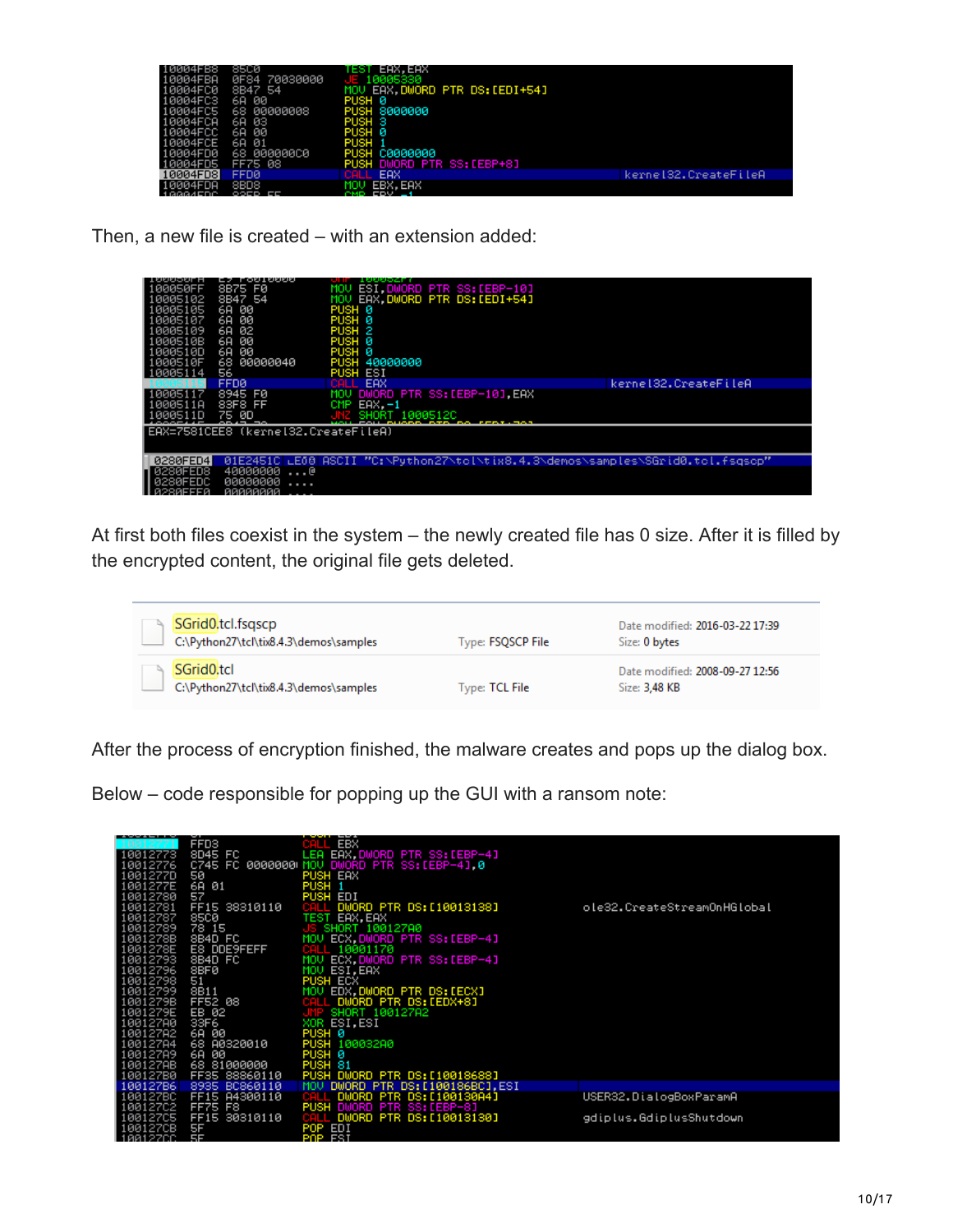#### **What is attacked?**

It is common practice to exclude some chosen countries from the attack. In this case, before deploying the malicious actions, the application fetches the keyboard locale list. If it finds Russian (value  $0x419 = 1049$ ) among them, the malware exits without infecting files:

| 0F90E076<br>0F90E078<br>0F90E079<br>0F90E07C<br>0F90E082<br>0F90E084<br>0F90E086                                       | ٠<br>٠<br>٠<br>٠<br>٠<br>$\blacksquare$              | MOU ESI.EAX<br><b>PUSH ESI</b><br>ELOCAL.11<br><b>PUSH</b><br>CALL DWORD PTR DS: [<&USER32. GetKeyboardL{LGetKeyboardLayoutList<br>MOU ECX.EAX<br>XOR EAX, EAX<br>TEST ECX.ECX             | $P_{\text{pLocaleld}} = 0030E5D8$<br>$n$ LocaleId = 0x3 |
|------------------------------------------------------------------------------------------------------------------------|------------------------------------------------------|--------------------------------------------------------------------------------------------------------------------------------------------------------------------------------------------|---------------------------------------------------------|
| 0F90E088                                                                                                               | $\sim$                                               | JLE SHORT one.0F90E0A2                                                                                                                                                                     |                                                         |
| 0F90E08A<br><b>ØF9ØEØ8F</b><br>0F90E090<br>0F90E094<br>0F90E096<br><b>ØF9ØE097</b><br>0F90E099<br>0F90E09B<br>0F90E09D | ٠<br>⋋<br>$\cdot$<br>٠<br>$\cdot^{\prime}$<br>$\sim$ | MOU EDX.08419<br><b>NOP</b><br>┎CMP WORD PTR DS:[ESI+EAX#4].DX<br>SHORT one, 0F90E09D<br>INC EAX<br>CMP EAX.ECX<br>SHORT one, 0F90E090<br>SHORT one, 0F90E0A2<br><b>JMP</b><br>MOU EDI.0x1 | locale_id = 1049 −> Russia                              |

Excluded from the attack are also some predefined folders:

```
"\\internet explorer\\;\\history\\;\\mozilla\\;\\chrome\\;\\temp\\;\\program
files\\;\\program files (x86)\\;\\microsoft\\;\\chache\\;\\chaches\\;\\appdata\\;"
```
The built-in configuration also specifies what are the extensions to attack:

| 103AB2F4           | 70 | 61 | 6В | ØØ | 7F | 55 | EE | 70 | pak.∆Utp       |  |
|--------------------|----|----|----|----|----|----|----|----|----------------|--|
| 103AB2FC           | 68 | 60 | 00 | 88 | øз | 00 | 00 | 00 | hm <b>.∤♥</b>  |  |
| 103AB304           | øз | øø | 00 | 00 | Ø1 | øø | 00 | 00 | v. 0.          |  |
| 103AB30C           | 70 | 64 | 64 | 00 | 42 | 55 | EE | 70 | pdd.BUtp       |  |
| <b>03AB31</b><br>4 | 75 | 70 | 00 | 88 | øз | 00 | 00 | 00 | up.ł♥          |  |
| 03AB31C            | øз | 00 | 00 | 00 | Ø1 | 00 | 00 | 00 | <b></b> 0      |  |
| 103AB324           | 70 | 64 | 66 | 00 | 45 | 55 | EE | 70 | pdf.EUtp       |  |
| 103AB32C           | 20 | 76 | 00 | 88 | øз | 00 | 00 | 00 | .v.ł#          |  |
| IØ3AB334           | øз | 00 | 00 | 00 | Ø1 | 00 | 00 | 00 | v. 0.          |  |
| 103AB33C           | 70 | 65 | 66 | 00 | 48 | 55 | EE | 70 | pef.HUtp       |  |
| IØ3AB344           | 65 | 74 | øø | 88 | ØЗ | 00 | 00 | 00 | et.ł♥          |  |
| 103AB34C           | ØЗ | øø | øø | øø | 01 | 00 | 00 | 00 | v. 0.          |  |
| IØ3AB354           | 70 | 65 | 60 | 00 | 4B | 55 | EE | 70 | pem.KUtp       |  |
| 103AB35C           | 70 | 60 | øø | 88 | ØЗ | 00 | 00 | 00 | pl.ł♥          |  |
| 103AB364           | ØЗ | øø | 00 | 00 | 01 | 00 | 00 | 00 | <b></b> 0      |  |
| 103AB36C           | 70 | 66 | 78 | ØЙ | 4E | 55 | EE | 70 | pfx.NUtp       |  |
| 103AB374           | 78 | 60 | 00 | 88 | ØЗ | øø | øø | 00 | ×l.ł♥          |  |
| 103AB37C           | 03 | 00 | øø | 00 | 01 | øø | 00 | 00 | ♥8             |  |
| 103AB384           | 70 | 67 | 70 | øø | 51 | 55 | EE | 70 | pgp.QUtp       |  |
| 103AB38C           | 74 | 60 | 00 | 88 | ØЗ | 00 | 00 | 00 | tm <b>.∤♥</b>  |  |
| 103AB394           | ØЗ | øø | 00 | 00 | 01 | øø | 00 | 00 | ♥0             |  |
| 103AB39C           | 70 | 6Е | 67 | 00 | 54 | 55 | EE | 70 | png.TUţp       |  |
| 103AB3A4           | 22 | 58 | øø | 88 | ØЗ | øø | 00 | 00 | "X.ł           |  |
| 103AB3AC           | ØЗ | øø | 00 | 00 | 01 | øø | øø | 00 | v. 0.          |  |
| 103AB3B4           | 70 | 70 | 74 | øø | 57 | 55 | EE | 70 | ppt.WUtp       |  |
| 103AB3BC           | øø | 80 | øø | 88 | ØЗ | øø | øø | øø | .ī. <i>t</i> v |  |
| <b>103AB3C4</b>    | ØЗ | øø | øø | øø | Ø1 | øø | øø | øø | v. 0.          |  |
| 103AB3CC           | 70 | 73 | 64 | øø | 5A | 55 | EE | 70 | psd.ZUtp       |  |
| 103AB3D4           | øø | 80 | øø | 88 | øз | øø | 00 | 00 | .ī. kv.        |  |
| 103AB3DC           | øз | øø | øø | øø | Ø1 | øø | 00 | 00 | ♥0             |  |
| 103AB3E4           | 70 | 73 | 6В | øø | 50 | 55 | EE | 70 | psk.]Utp       |  |
| 103AB3EC           | 5В | 58 | øø | 88 | ØЗ | øø | øø | 00 | [X.ł♥          |  |
| 103AB3F4           | ØЗ | 00 | øø | øø | Ø1 | øø | 00 | 00 | v. 8.          |  |
| 103AB3FC           | 70 | 73 | 74 | øø | AØ | 55 | EE | 70 | pst.åUtp       |  |
| 103AB404           | øø | 80 | øø | 88 | ØЗ | øø | øø | 00 | .ī. kv         |  |
| 103AB40C           | øз | øø | 00 | øø | Ø1 | øø | 00 | ØØ | v. 0.          |  |
| 103AB414           | 70 | 74 | 78 | 00 | ΑЗ | 55 | EE | 70 | ptx.üUtp       |  |

Like other ransomware families, it attacks not only the local disk but also network shares and disks mounted by virtual environments, including external hard drives.

#### **How does the encryption work?**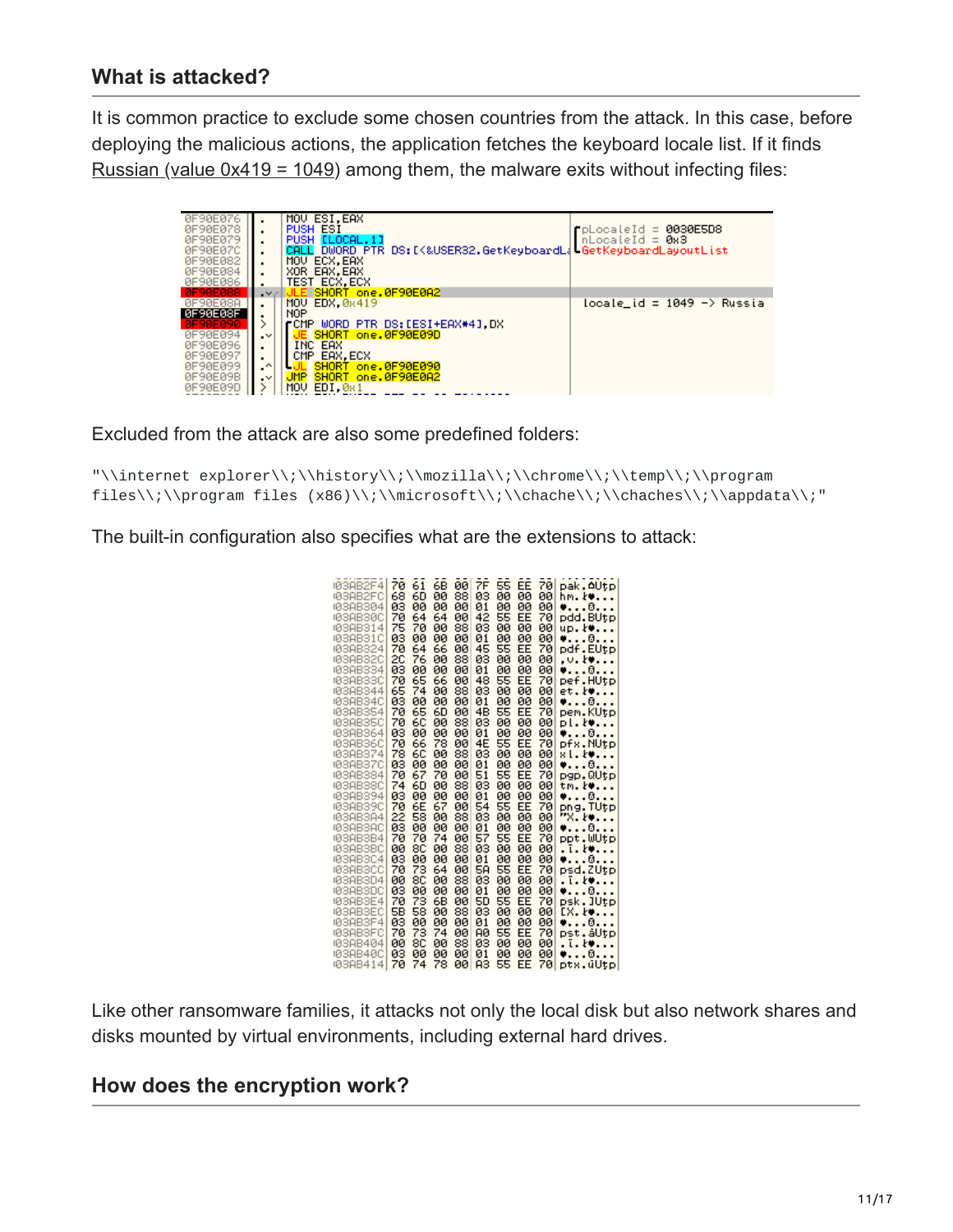*Maktub Locker* uses Window Crypto API. But, as we concluded from the analysis, it uses only one key for all files (does not generate a random key per file). Let's see what technique it uses to obtain keys…

In this run, the key supplied to a user was: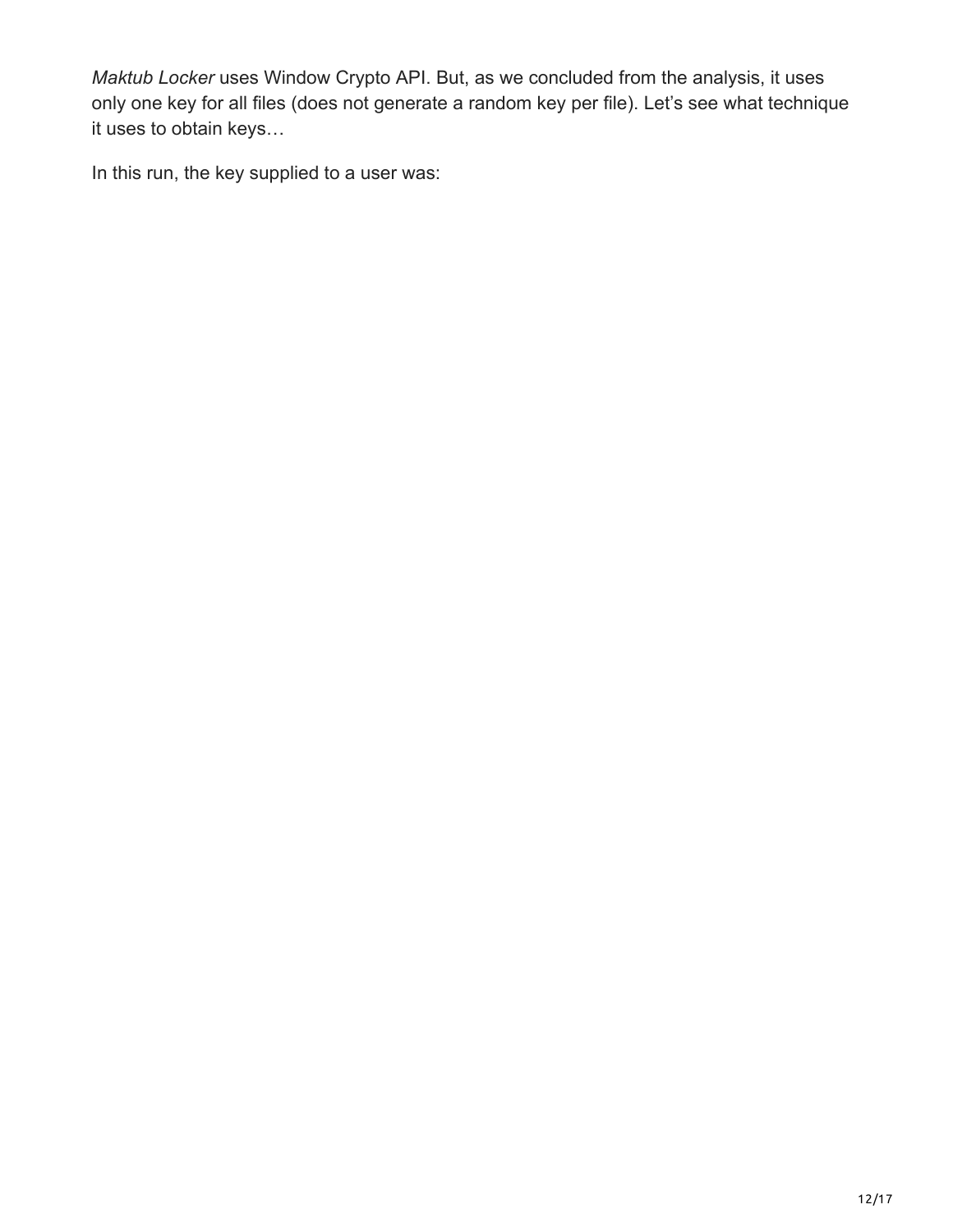X25HE-J53ZU-QERDZ-ZNUJ3-SERJ6-J617E-UUASZ-AFG2G-83B08-2SHC1-AUYFZ-GJHF2-W7321-144TM VKFKR-6TKRV-STG4B-CE5MZ-TAH4W-MP541-GD3SB-HE43J-ZF4TK-ZNZTG-R7ZBZ-AKM2U-T6TYN-53J7H MU6J6-BTSJC-FQVQR-EH755-C1WCJ-7SNPT-MHFBS-Q638V-MASEB-R16HW-P84P2-7EEX8-KXAHB-D10F7 GF071-U37K3-GJ5Q5-WD0PD-2EG16-KMC5R-RPCBX-R8EV3-ZPXQV-TDVXM-SEEFX-XK23J-FCH4Z-RNBPN XE6X5-4W8CT-WJQJU-071T5-DSUZW-JGSZA-KFKZ6-4DU0S-80H1H-CEP2J-PDSKA-UXBR8-8C1BB-SDQNC 1C8F7-HPZ2G-Q5JVN-F6WXH-PMUSR-8G4HT-RNYVW-DZNQ3-Y8KZJ-NYC1G-SPR3T-U5GD5

Let's investigate what is the relationship between this key and the key used to encrypt files. So far we know that it must be generated locally.

First it initialized two crypto contexts – both with the same settings, using provider type: [PROV\\_DH\\_SCHANNEL](https://msdn.microsoft.com/en-us/library/windows/desktop/aa387431%28v=vs.85%29.aspx)



EAX=775191DD (advapi32.CryptAcquireContextA)

Gets 32 random bytes, using function [CryptGenRandom](https://msdn.microsoft.com/pl-pl/library/windows/desktop/aa379942%28v=vs.85%29.aspx)

| <b>ØF802983</b><br><b>ØF802984</b><br><b>ØF802988</b><br><b>ØF8029AB</b><br>0F8029B3<br>∢ | PREFIX REP:<br>٠<br>MOVQ QWORD PTR DS:[EAX+0x10] MM0<br>٠<br>MOV EAX.DWORD PTR DS:[ECX+0x28]<br>٠<br>PUSH DWORD PTR DS: [ECX+0x100]<br>٠<br>EAX<br>CALL<br>CALL one.0F80E740                                |       | Superfluous prefix<br>advapi32.CryptGenRandom<br>advapi32.CryptGenRandom                  |
|-------------------------------------------------------------------------------------------|-------------------------------------------------------------------------------------------------------------------------------------------------------------------------------------------------------------|-------|-------------------------------------------------------------------------------------------|
| FOV-77E10ECO                                                                              | $\alpha = 100$ $\alpha$ $\alpha = 0.000$ $\alpha = 0.000$                                                                                                                                                   |       |                                                                                           |
| Address                                                                                   | <b>Hex</b><br>dump                                                                                                                                                                                          | ASCII | 00305068<br>0021FE1C                                                                      |
| 00305860<br>00305868<br>00305870<br>00305A781                                             | <b>ØØ</b><br>ЙЙ<br>ЙЙ<br>ии<br>ии<br>ии<br>ии<br><b>ØØ</b><br>ЙЙ<br>øø<br>ЙЙ<br>ЙЙ<br>ЙЙ<br>ЙЙ<br>ЙЙ<br><b>ØØ</b><br>ЙЙ<br>ЙЙ<br>ЙЙ<br>ЙЙ<br>ЙЙ<br>ЙЙ<br>ЙЙ<br>00<br>ЙЙ<br>øø<br>ЙЙ<br>ЙЙ<br>ЙЙ<br>ЙЙ<br>00 |       | 0021FF20<br><u> ААААААА2А</u><br>0021FF24<br>00305060<br>0021FF28<br>ииииииии<br>0021FF2C |

Creates MD5 sum of this random data (using: [CryptCreateHash,](https://msdn.microsoft.com/en-us/library/windows/desktop/aa379908%28v=vs.85%29.aspx) [CryptHashData](https://msdn.microsoft.com/en-us/library/windows/desktop/aa380202%28v=vs.85%29.aspx))

| 0F957DF6<br>0F957DFD<br>ØF957DFF<br>0F957E04<br>0F957E0A<br><b><i>AF957EAD</i></b><br>0F957E0F<br><b>ØF957E11</b><br><b>ØF957E13</b><br>0F957E16<br><b>ØF957E18</b><br>0F957E1A<br>0F957E1D<br>지도의 자기 마시지 | MOU ELOCAL.21, 0x0<br>PUSH 0x0<br><b>PUSH 0x8003</b><br>PUSH DWORD PTR DS:[ESI+0x100]<br>MOV EAX.DWORD PTR DS:[ESI+0x8]<br>CALL EAX<br>TEST EAX.EAX<br>SHORT one, 0F957E2E<br>$\sim$<br>MOU EAX DWORD PTR DS: [ESI+0xC]<br>PUSH 0x0<br>PUSH 0x20<br>PUSH [ARG.1]<br>PUSH ELOCAL.11<br>ICALL EAX | MD5 SUM<br>advapi32.CryptCreateHash<br>advapi32.CryptHashData<br>advapi32.CryptHashData<br>advapi32.CryptHashData<br>$dataLen = 32$<br>pbData<br>hash<br>advapi32. CryptHashData |
|-----------------------------------------------------------------------------------------------------------------------------------------------------------------------------------------------------------|-------------------------------------------------------------------------------------------------------------------------------------------------------------------------------------------------------------------------------------------------------------------------------------------------|----------------------------------------------------------------------------------------------------------------------------------------------------------------------------------|
| ØF957E22<br>GEGEZE24<br>∢                                                                                                                                                                                 | TEST EAX.EAX<br>JNZ SHORT one GESEZERZ                                                                                                                                                                                                                                                          | advapi32.CryptHashData                                                                                                                                                           |
|                                                                                                                                                                                                           | EAX=7751DF36 (advapi32.CryptHashData)                                                                                                                                                                                                                                                           |                                                                                                                                                                                  |
| Address                                                                                                                                                                                                   | Hex dump                                                                                                                                                                                                                                                                                        | ASCII                                                                                                                                                                            |
| 00385860<br>003A5A70                                                                                                                                                                                      | 35 EF<br>8B.<br>12<br>2В<br>37<br>54<br>C4<br>FF<br>D2.<br>зЕ<br>78<br>F <sub>9</sub><br>09<br>97<br>C <sub>4</sub><br>3C<br>BC.<br>7В.<br>77<br>D <sub>2</sub><br><b>AE</b><br>34                                                                                                              | <b>←+5′Đ7 öTD!↓ř / </b><br>B3.<br>2FI<br>FD.<br>>бх−<≝D4≪€⊌‴. АК®і<br>C6<br>4B<br>F <sub>5</sub>                                                                                 |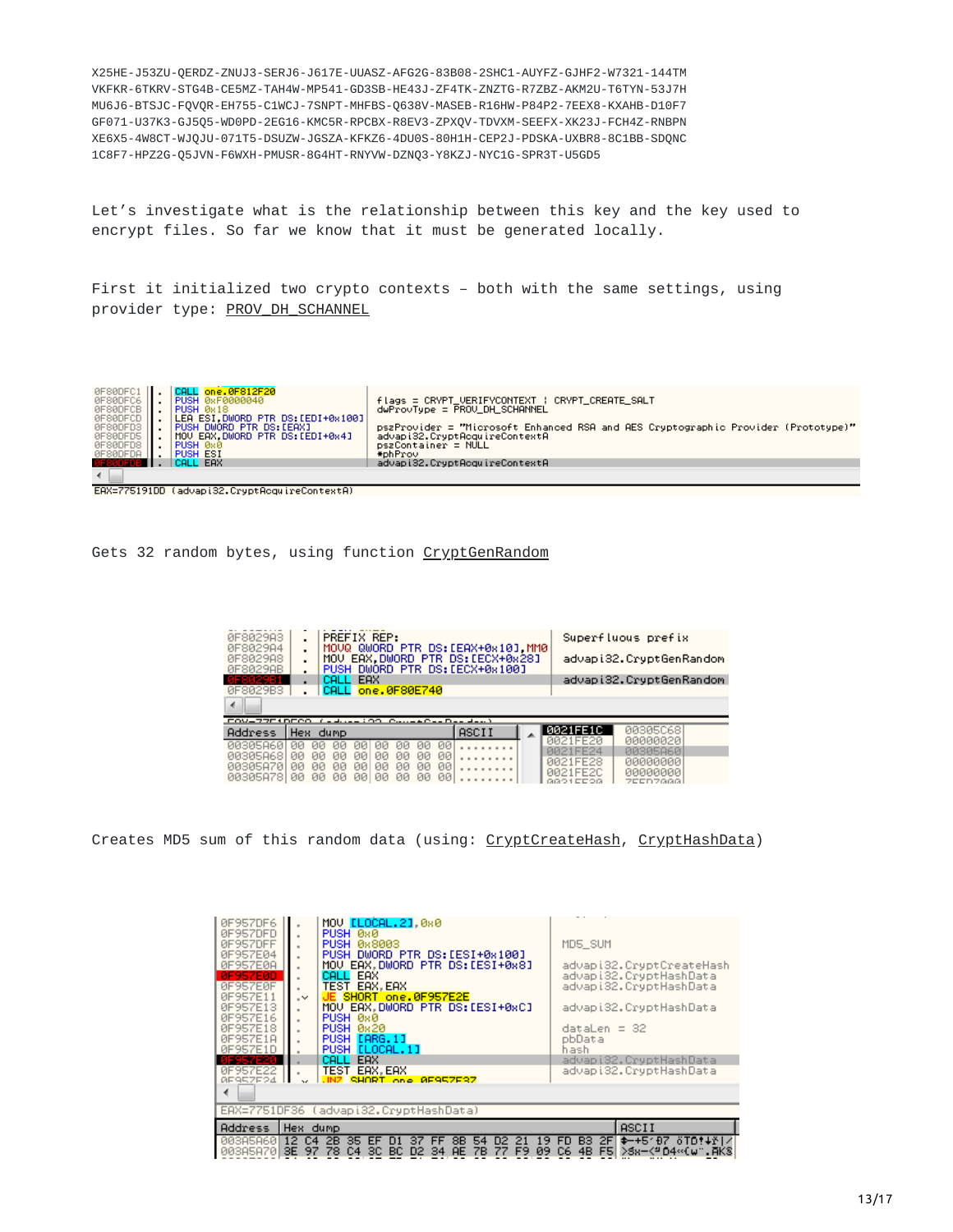Then, using function [CryptDeriveKey](https://msdn.microsoft.com/en-us/library/windows/desktop/aa379916%28v=vs.85%29.aspx) it converts the MD5 hash into a 256 bit AES key  $(AlgID = 0x6610 -> CALG AES_256).$ 

| 0F957E37<br>0F957E3A<br>0F957E3B<br>0F957E3E | LEA EAX. [LOCAL.2]<br>PUSH EAX<br>MOV EAX.DWORD PTR DS: [ESI+0x24]<br>PUSH 0x0 | #phKey<br>advapi32. CryptDeriveKey<br>flags |
|----------------------------------------------|--------------------------------------------------------------------------------|---------------------------------------------|
| 0F957E40                                     | ATLOCHL, 1T<br><b>PUSH</b>                                                     | hBaseData                                   |
| 0F957E43                                     | <b>PUSH</b><br><b>Øx6610</b>                                                   | AlgID                                       |
| 0F957E48                                     | DWORD PTR DS: [ESI+0x100]<br><b>PUSH</b>                                       | hProv                                       |
|                                              | EAX<br><b>CALI</b>                                                             | advapi32. CryptDeriveKey                    |

It also imports RSA public key (2048 bit). This key is hardcoded in the binary.

| UF 70E ( ( C<br>0F95E775<br>0F95E777<br>0F95E77A<br>0F95E781<br>0F95E782<br>0F95E785<br>0F95E787<br>0F95E789<br>0F95E78E<br>0F95E793<br>0F95E799                                                                     | HUY EHA DWUND FIN DOILEDATOXZOJ<br>CALL EAX<br>LEA EAX, <mark>[LOCAL.1]</mark><br>$\blacksquare$<br>MOV [LOCAL.1], 0x0<br>$\,$<br><b>PUSH EAX</b><br>×<br>MOV EAX.DWORD PTR DS:[EBX+0x1C]<br>$\blacksquare$<br>PUSH 0x0<br>$\blacksquare$<br>PUSH 0x0<br>$\blacksquare$<br><b>PUSH</b><br>Øx114<br>$\,$<br><b>PUSH</b><br>one, 0F968438<br>٠<br>DWORD PTR DS: [EBX+0x100]<br><b>PUSH</b><br>$\blacksquare$<br>CALL<br>EAX<br>$\blacksquare$<br>0F968438=one.0F968438                                                                                                                                                                                                                                                                                                                                                                                                                                                                                                                                                                                          |                                                                                                                                                                                                                                                                                                                                                                                                                                                                                                                                                                                                                                                                                                                                                                                                         | gayahroc*nt.ahrne.ahr.navea<br>advapi32.CryptImportKey<br>advapi32. CryptImportKey<br>advapi32. CryptImportKey<br>advapi32. CryptImportKey                                                                                                                                                                                                                                                                                                                                                                                                                                                                         |
|----------------------------------------------------------------------------------------------------------------------------------------------------------------------------------------------------------------------|---------------------------------------------------------------------------------------------------------------------------------------------------------------------------------------------------------------------------------------------------------------------------------------------------------------------------------------------------------------------------------------------------------------------------------------------------------------------------------------------------------------------------------------------------------------------------------------------------------------------------------------------------------------------------------------------------------------------------------------------------------------------------------------------------------------------------------------------------------------------------------------------------------------------------------------------------------------------------------------------------------------------------------------------------------------|---------------------------------------------------------------------------------------------------------------------------------------------------------------------------------------------------------------------------------------------------------------------------------------------------------------------------------------------------------------------------------------------------------------------------------------------------------------------------------------------------------------------------------------------------------------------------------------------------------------------------------------------------------------------------------------------------------------------------------------------------------------------------------------------------------|--------------------------------------------------------------------------------------------------------------------------------------------------------------------------------------------------------------------------------------------------------------------------------------------------------------------------------------------------------------------------------------------------------------------------------------------------------------------------------------------------------------------------------------------------------------------------------------------------------------------|
| Address                                                                                                                                                                                                              | Hex.<br>dump                                                                                                                                                                                                                                                                                                                                                                                                                                                                                                                                                                                                                                                                                                                                                                                                                                                                                                                                                                                                                                                  |                                                                                                                                                                                                                                                                                                                                                                                                                                                                                                                                                                                                                                                                                                                                                                                                         | ASCII                                                                                                                                                                                                                                                                                                                                                                                                                                                                                                                                                                                                              |
| ØF968438<br>ØF968448<br>ØF968458<br>ØF968468<br>0F968478<br>0F968488<br>0F968498<br>0F9684A8<br>0F9684B8<br>0F9684C8<br>0F9684D8<br>0F9684E8<br>0F9684F8<br>0F968508<br>0F968518<br>0F968528<br>0F968538<br>0F968548 | 02<br>øø<br>06<br>00<br>00<br>A <sup>4</sup><br>øø<br>00<br>55<br>00<br>70<br>84<br><b>A9</b><br>01<br>øø<br>01<br>C8<br>75<br><b>AC</b><br>31<br>AЗ<br>DF<br>61<br>C6<br><b>AE</b><br>9F<br>CВ<br>75<br>87<br>ØA<br>92<br>C <sub>4</sub><br>BØ<br>9B<br>36<br>A2<br>F5<br>69<br>1F<br>E8<br>96<br>41<br>BC<br><b>FB</b><br>EC<br>37<br>D7<br>A1<br>8F<br>56<br>DЗ<br>00<br>ØE<br><b>BD</b><br>СØ<br>6C<br>FØ<br>96<br>9C<br>9F<br>60<br>CE<br>E9<br>EØ<br>D <sub>3</sub><br>DA<br>74<br>4F<br>30<br>35<br>47<br>11<br>C5<br>8A<br>ЗE<br>9B<br>8E<br><b>AD</b><br>øø<br><b>DC</b><br>B7<br>8D<br>FF<br>13<br>ED<br>56<br>CD<br>DØ<br>E3<br>A2<br>67<br>E <sub>2</sub><br>8E<br>5A<br>6A<br>D6<br>55<br>28<br>EC<br>7D<br>39<br>4B<br>7F<br>49<br>5B<br>8D<br>89<br>76<br>70<br>55<br>61<br>11<br>93<br>9A<br>6F<br>D <sub>4</sub><br>4D<br>11<br>94<br>D1<br>C3<br><b>5B</b><br>4F<br>E6<br>2F<br>EF<br>41<br>BB<br>F <sub>3</sub><br>8D<br>F3<br>A <sub>8</sub><br>B9<br><b>B4</b><br>9C<br><b>A6</b><br>59<br>E7<br>34<br><b>AD</b><br>ØØ<br>øø<br>ЙØ<br>00 | 31<br>52<br>53<br>00<br>08<br>41<br>51<br>2E<br>35<br>B <sub>8</sub><br>6F<br>ED<br>77<br>53<br>3F<br>42<br>DØ<br>1B<br>5E<br>97<br>8D<br>93<br><b>AF</b><br>EF<br><b>5B</b><br>15<br>D6<br>25<br>00<br>ØF<br>CD<br>ØΒ<br>71<br>84<br>67<br>34<br>A8<br>50<br>FC<br>4F<br>79<br>AA<br>3C<br>3E<br>24<br>47<br>ĤF<br>D <sub>1</sub><br>92<br><b>7D</b><br>4B<br>25<br>17<br>16<br>83<br>E4<br>DF<br>C1<br>F6<br>1B<br>32<br>E <sub>2</sub><br>D <sub>2</sub><br>65<br>32<br>67<br>F <sub>3</sub><br>6D<br>9C<br>70<br>4F<br>4E<br>2C<br>B <sub>2</sub><br>16<br>88<br>89<br>B8<br><b>FE</b><br>33<br>8F<br>5F<br>24<br>DA<br>58<br>7F<br>7E<br>8A<br>74<br>48<br>51<br>61<br>F <sub>4</sub><br>24<br>BB<br>45<br>F <sub>2</sub><br><b>7D</b><br>4C<br>1B<br>ØE<br>3D<br>EB<br>03<br>01<br>øø<br>øø<br>øø | 48ARSA1.O<br>00<br>00<br><b>5B</b><br>0.0.UpäeSoY.Q5[il<br>B9<br>F8<br><b>AE</b><br>CA1ŭ≝∎uaSB+đw?°⊹<br>C1<br>5A<br>π—uo«ŏ. (ś»12δ^±Z<br>9F<br>83<br>ŤS6ió©⊤R.S*fZ[čā<br>E <sub>2</sub><br>AC<br>űýľ7īA≝ig4∂≣gäőC<br>77<br>ØA<br>2 E.CAULPROJ EW.<br>17<br>BØ<br>1往-012も66くGĐ>>冷ま法<br>9B<br>C9<br>0054GËrtK%\$(.)TF<br>D <sub>9</sub><br>s.t_ŏ>†An—∸ā÷⊷ž<br>A6<br>1D<br><b>AE</b><br>7F<br>13<br>0AZjNogiNpO*tmo!!<br>86<br>CE<br>ID9KUA(y, tëŞ蓋dir<br>6F<br>52<br>ëav}[24U≡3rC_\$oR<br>86<br>41<br>õÐoďMü∢öX∆t″HŏcA<br>59<br>E3<br>⊿m FD10ASYQ\$mEaYN<br>84<br>7D<br>H * * ∀E221 L+= (0)ä}<br>øø<br>Yš4s00♥<br>øø |

The random 32 bytes (base of the AES key), along with the random extension, are concatenated together. Then, the prepared buffer is RSA encrypted:

| 0F95E872<br>ØF95E875<br>95E878<br><b>ØF95E87B</b><br>95E87C<br><b>ØF95E87F</b><br>95E880<br>ЙF<br>95E882<br>'95E884<br>95E886<br>295239 | ADD ESP, 0x4<br>EAX [LOCAL.3]<br>LEA.<br>PUSH ELOCAL.21<br>PUSH EAX<br>MOV EAX.DWORD PTR DS: [EBX+0x14]<br>EDI<br><b>PUSH</b><br><b>PUSH</b><br><b>0x0</b><br><b>PUSH</b><br>Øx 1<br><b>PUSH</b><br><b>ØxØ</b><br><b>PUSH</b><br><b>ELOCAL, 11</b><br>CALL<br>EAX | dataLen = 0x2c<br>advapi32.CryptEncrypt<br>data<br>advapi32.CryptEncrypt |                                                                               |                                                                                        |  |  |  |
|-----------------------------------------------------------------------------------------------------------------------------------------|-------------------------------------------------------------------------------------------------------------------------------------------------------------------------------------------------------------------------------------------------------------------|--------------------------------------------------------------------------|-------------------------------------------------------------------------------|----------------------------------------------------------------------------------------|--|--|--|
| EDI=003A6748                                                                                                                            |                                                                                                                                                                                                                                                                   |                                                                          |                                                                               |                                                                                        |  |  |  |
| Address                                                                                                                                 | Hex.<br>dump                                                                                                                                                                                                                                                      | <b>ASCII</b>                                                             | 0017F7E8<br>۰                                                                 | 00386550                                                                               |  |  |  |
| '48<br><b><i>PR3867</i></b><br>003A6750<br>003A6758<br>00306760<br>003A6768<br>00386770                                                 | 35<br>⊢<br>⊢⊢<br><b>8B</b><br>B3<br>2F<br>54<br>2<br>19<br>nя<br>⊢<br>3E<br>34<br>ЗΟ<br>F <sub>5</sub><br>⊏<br>4B<br>AE<br>09<br>٩<br>76<br>ЙЙ<br>70<br>7А<br>Fи<br>FD<br>7F<br>7А<br>00<br>66<br>00<br>00<br>øø<br>00<br>00<br>00                                | ‡—+51Đ7<br>öTD†∔ř<br>>Sx-<464<br>«{w".AKS<br>.–ř∆wzzp<br>.               | ZEZEC<br>0017F7F0<br>0017F7F4<br>17F7F8<br><b>7E7E0</b><br>17F800<br>8817E984 | 00000000<br>00000001<br><u> ААААААААА</u><br>003A6748<br>7F814<br>00000100<br>70001000 |  |  |  |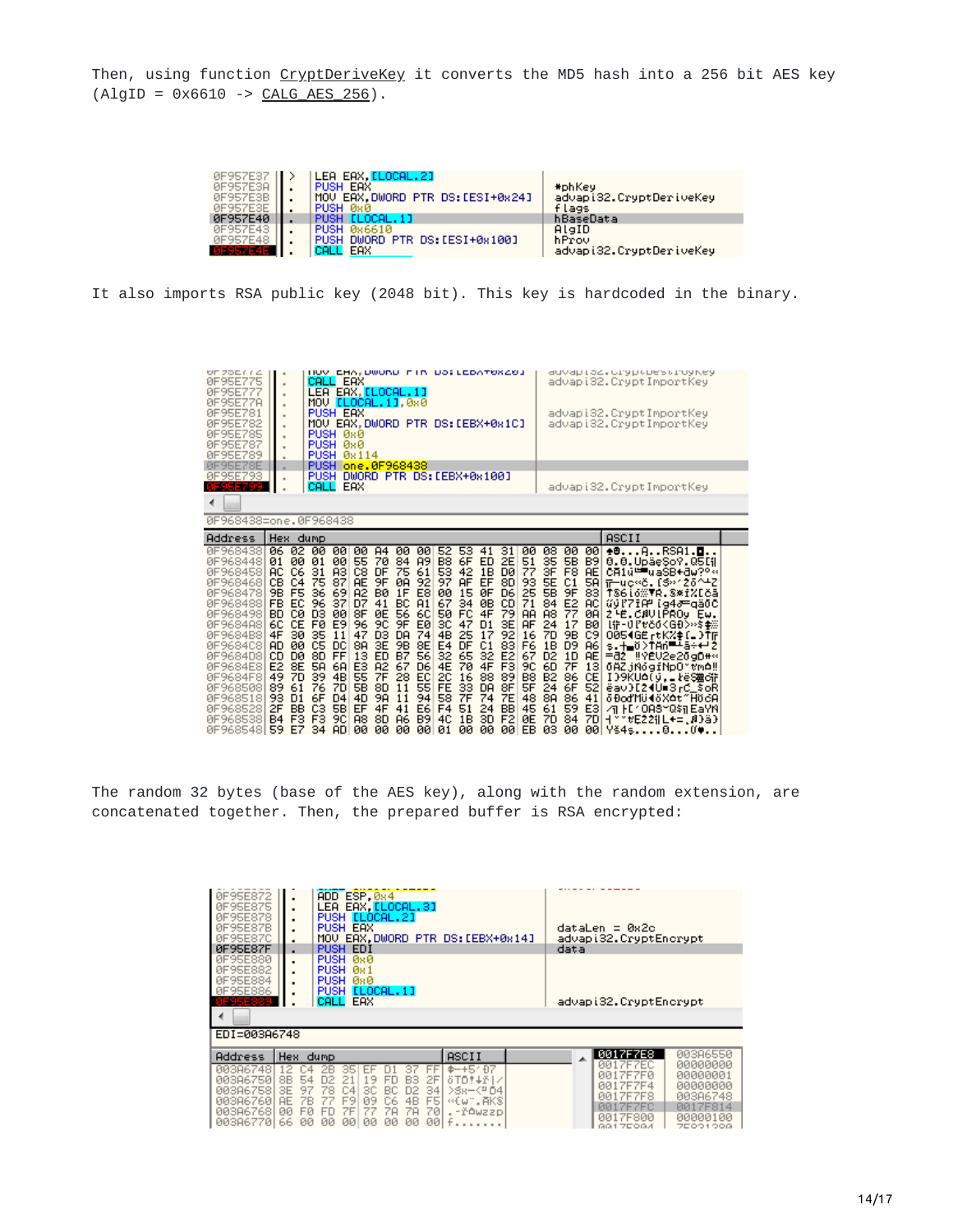Output is converted using the predefined charset and given to a victim as the individual ID:

| Address              | Hex                  | dump                 |          |                                  |                      |          |                 |                 |          |          |          |                      |                      | ASCII                                                            |
|----------------------|----------------------|----------------------|----------|----------------------------------|----------------------|----------|-----------------|-----------------|----------|----------|----------|----------------------|----------------------|------------------------------------------------------------------|
| 003A6748<br>003A6758 | AØ<br>68<br>8F<br>BВ | ЗА<br>øø<br>08<br>C6 | 90<br>42 | E <sub>8</sub><br>39<br>85<br>60 | øø<br>B <sub>3</sub> | AA<br>20 | 10<br><b>FE</b> | 89<br><b>A9</b> | 90<br>7F | A4<br>E5 | 88<br>2D | 6Е<br>96             | EВ<br>10             | áj: ER9.<br>▶eŁAłnŰ<br>10CB`_J.tO<br>1-                          |
| 003A6768<br>003A6778 | 62<br>AЕ<br>ЗC<br>73 | 73<br>ЙC<br>49<br>19 | 57<br>ВA | 90<br>FB<br>48<br>50             | 59<br>B4             | C6<br>Ø8 | 37<br>86        | B2<br>EC        | 5A<br>36 | 6F<br>ЗF | 5В<br>37 | C7<br>86             | D <sub>2</sub><br>2В | b∾.sWEűYĀ7∰Zo[āD<br>KsI↓⊪H\H⊠oŭ6?7o+                             |
| 003A6788             | A3<br>49             | 45<br>ВD             | зя       | ØВ<br>D9                         | 1F                   | ØA       | CЙ              | 80              | 1F       | A1       | 48       | 21                   | F6                   | IGE2:∂"▼ FITIH!÷                                                 |
| 003A6798<br>003A67A8 | C9<br>89<br>26<br>06 | D2<br>16<br>FB<br>90 | вс<br>96 | DЗ<br>вс<br>øз<br>27             | DB<br>79             | 1B<br>35 | AЕ<br>39        | ED<br>20        | Ø8<br>D5 | 97<br>D1 | 49<br>20 | 60<br>EE             | 98<br>ВF             | ╔ë0_"Ë"∎÷«Ŷ◘—∎*o<br><b>≙&amp;űťľ♥'y59,RÐ</b><br>$t_{\mathbf{L}}$ |
| 003A67B8<br>003A67C8 | зв<br>21<br>2В<br>17 | 22<br>AЙ<br>5F<br>98 | F1<br>вв | D6<br>84<br>FB<br>06             | FF<br>D7             | D9<br>9F | F3<br>86        | E1<br>зв        | ØА<br>80 | ЗF<br>EØ | 70<br>55 | 50<br>73             | DA<br>AВ             | Fuγβ.<br>:†"á″fä<br>21<br>Pг<br>+‡_ś∏ű♠Īč2;COUsź                 |
| 003A67D8<br>003A67E8 | 22<br>66<br>54<br>EЗ | ЗА<br>FB<br>88<br>64 | 4B<br>4Β | 83<br>19<br>80<br>5F             | E5<br>9D             | 48<br>39 | 8F<br>72        | E2<br>6Е        | 9Ε<br>EØ | AØ<br>ЗА | 78<br>DЙ | 82<br>F <sub>5</sub> | 64<br>88             | "f:űKā↓ňHCO×áxed<br>TNdłKī_Ł9rnó:đ§ł                             |
| 003A67F8<br>003A6808 | вв<br>1E<br>98<br>21 | ЗF<br>60<br>70<br>EB | 91<br>зв | Ø2<br>EØ<br>B5<br>1A             | 38<br>E <sub>9</sub> | D7<br>FD | F6<br>DB        | 09<br>86        | C5<br>C8 | 24<br>47 | DЙ<br>CВ | ØВ<br>8E             | 98<br>Ĥ4             | ī▲l?L8o8ī÷.+\$მ♂ś<br>ś!O¦;A+Uř∎c≞GrAA                            |
| 003A6818<br>003A6828 | BD<br>06<br>20<br>07 | 80<br>07<br>зя<br>1D | FF<br>ΑF | CВ<br>14<br>A1<br>88             | A2<br>4F             | 54<br>63 | ЙĤ<br>24        | cв<br>7F        | 12<br>66 | FA<br>DA | FC<br>41 | DЗ<br>D4             | cз<br>вз             | 2 <del>:</del> 2 · 〒¶oT.〒‡ REト<br>• ₩:≫[öOc\$ΔfrAd'              |
| 003A6838<br>003A6848 | ØA<br>81<br>07<br>øø | 50<br>68<br>øø<br>07 | ВF<br>ЗF | 7С<br>1D<br>58<br>øø             | 52<br>øø             | cв<br>АØ | ЙC<br>6А        | 49<br>ЗА        | C7<br>øø | 82<br>АØ | 18<br>E8 | 80<br>39             | 57<br>øø             | .iPh┐¦#Rī.Iāó←īW                                                 |
| 003A6858             | ЙЙ<br>ЙЙ             | ЙЙ<br>ЙЙ             | 51       | 57<br>45                         | 52                   | 54       | 59              | 55              | 50       | 41       | 53       | 44                   | 46                   | ?Xaj:.aR9.<br>QWERTYUPASDF                                       |
| 003A6868<br>003A6878 | 48<br>47<br>35<br>36 | 4A<br>4Β<br>37<br>38 | 5A<br>39 | 43<br>58<br>ЙЙ<br>ЙЙ             | 56<br>ЙЙ             | 42<br>88 | 4E<br>89        | 4D<br>18        | 30<br>4A | 31<br>79 | 32<br>58 | 33<br>ЙЙ             | 34<br>ØВ             | GHJKZXCVBNM01234<br>56789 ketJyX.a                               |
| 003A6888<br>003A6898 | FØ<br>01<br>45<br>2D | 00<br>00<br>35<br>4A | øø<br>33 | 02<br>øø<br><b>5A</b><br>55      | 00<br>20             | 01<br>51 | øø<br>45        | øø<br>52        | øø<br>44 | 58<br>5A | 32<br>2D | 35<br>5A             | 48<br>4E             | -080X25H<br>E-J53ZU-QERDZ-ZN                                     |
| 003A68A8<br>003A68B8 | 55<br>48<br>55<br>55 | 20<br>33<br>53<br>41 | 53<br>5A | 52<br>45<br>20<br>41             | 4A<br>46             | 36<br>47 | 2D<br>32        | 4A<br>47        | 36<br>2D | 31<br>38 | 37<br>33 | 45<br>42             | 2D<br>30             | UJ3-SERJ6-J617E-<br>UUASZ-AFG2G-83B0                             |
| 003A68C8<br>003A68D8 | 38<br>20<br>48<br>46 | 53<br>32<br>20<br>32 | 48<br>57 | 43<br>31<br>37<br>33             | 2D<br>32             | 41<br>31 | 55<br>2D        | 59<br>31        | 46<br>34 | 5A<br>34 | 20<br>54 | 47<br>40             | 4A<br>ØD             | 8–2SHC1−AUYFZ−GJ<br>HF2-W7321-144TM.                             |
| 003A68E8<br>003A68F8 | 56<br>ØA<br>42<br>34 | 4B<br>46<br>43<br>20 | 4B<br>45 | 52<br>2D<br>35<br>40             | 36<br>58             | 54<br>2D | 4Β<br>54        | 52<br>41        | 56<br>48 | 2D<br>34 | 53<br>57 | 54<br>2D             | 47<br>40             | .UKFKR-6TKRU-STG<br>4B-CE5MZ-TAH4W-M                             |
| 003A6908<br>003A6918 | 50<br>35<br>20<br>58 | 31<br>34<br>46<br>34 | 2D<br>54 | 47<br>44<br>4Β<br>2D             | 33<br>5A             | 53<br>4Ε | 42<br>5А        | 20<br>54        | 48<br>47 | 45<br>2D | 34<br>52 | 33<br>37             | 4A<br>5А             | P541-GD3SB-HE43J<br>-ZF4TK-ZNZTG-R7Z                             |
| 003A6928             | 42<br>58             | 2D<br>41             | 4B       | 32<br>40                         | 55                   | 2D       | 54              | 36              | 54       | 59       | 4E       | 20                   | 35                   | BZ-AKM2U-T6TYN-5                                                 |
| 003A6938<br>003A6948 | 33<br>4A<br>43<br>2D | 37<br>48<br>51<br>46 | ØD<br>56 | ØA<br>4D<br>51<br>52             | 55<br>2D             | 36<br>45 | 4A<br>48        | 36<br>37        | 2D<br>35 | 42<br>35 | 54<br>2D | 53<br>43             | 4A<br>31             | 3J7HMU6J6-BTSJ<br>C-FQVQR-EH755-C1                               |
| 003A6958<br>003A6968 | 57<br>43<br>51<br>36 | 4A<br>20<br>38<br>33 | 37<br>56 | 53<br>4F<br>2D<br>40             | 5й<br>41             | 54<br>53 | 20<br>45        | 4D<br>42        | 48<br>2D | 46<br>52 | 42<br>31 | 53<br>36             | 2D<br>48             | WCJ-7SNPT-MHFBS-<br>Q638V-MASEB-R16H                             |
| 003A6978<br>003A6988 | 57<br>2D<br>41<br>48 | 38<br>50<br>42<br>20 | 34<br>44 | 50<br>32<br>31<br>30             | 2D<br>46             | 37<br>37 | 45<br>ØD        | 45<br>ØA        | 58<br>47 | 38<br>46 | 2D<br>30 | 4B<br>37             | 58<br>31             | W-P84P2-7EEX8-KX<br>AHB-D10F7GF071                               |
| 003A6998<br>003A69A8 | 55<br>20<br>50<br>44 | 33<br>37<br>32<br>2D | 4Β<br>45 | 33<br>20<br>31<br>47             | 47<br>36             | 4A<br>2D | 35<br>4Β        | 51<br>40        | 35<br>43 | 2D<br>35 | 57<br>52 | 44<br>2D             | 30<br>52             | -U37K3-GJ5Q5-WD0<br>PD-2EG16-KMC5R-R                             |
| 003A69B8<br>003A69C8 | 50<br>43<br>2D<br>54 | 42<br>58<br>56<br>44 | 2D<br>58 | 52<br>38<br>2D<br>40             | 45<br>53             | 56<br>45 | 33<br>45        | 2D<br>46        | 5A<br>58 | 50<br>2D | 58<br>58 | 51<br>4B             | 56<br>32             | PCBX-R8EV3-ZPXQV<br>-TDVXM-SEEFX-XK2                             |
| 003A69D8<br>003A69E8 | 33<br>4A<br>58<br>45 | 46<br>20<br>58<br>36 | 43<br>35 | 48<br>34<br>20<br>34             | 5A<br>57             | 2D<br>38 | 52<br>43        | 4Ε<br>54        | 42<br>20 | 50<br>57 | 4E<br>48 | ØD<br>51             | ØA<br>4A             | 3J-FCH4Z-RNBPN<br>XE6X5-4W8CT-WJQJ                               |
| 003A69F8<br>003A6A08 | 55<br>2D<br>58       | 37<br>30             | 31<br>4B | 54<br>35<br>4B<br>46             | 20                   | 44       | 53              | 55<br>34        | 58<br>44 | 57       | 2D<br>30 | 4A                   | 47<br>2D             | U-071T5-DSUZW-JG                                                 |
| 003A6A18             | 53<br>30<br>38       | 20<br>41<br>31<br>48 | 48       | 20<br>43                         | 5A<br>45             | 36<br>50 | 2D<br>32        | 48              | 2D       | 55<br>50 | 44       | 53<br>53             | 4B                   | SZA-KFKZ6-4DU0S-<br>80H1H-CEP2J-PDSK                             |
| 003A6A28<br>003A6A38 | 2D<br>41<br>51<br>4F | 55<br>58<br>43<br>ЙD | 42<br>ØA | 52<br>38<br>43<br>31             | 2D<br>38             | 38<br>46 | 43<br>37        | 31<br>2D        | 42<br>48 | 42<br>50 | 2D<br>58 | 53<br>32             | 44<br>47             | A-UXBR8-8C1BB-SD<br>QNC1C8F7-HPZ2G                               |
| 003A6A48<br>003A6A58 | 2D<br>51<br>53<br>52 | 35<br>4A<br>2D<br>38 | 56<br>47 | 4F<br>2D<br>34<br>48             | 46<br>54             | 36<br>2D | 57<br>52        | 58<br>4Ε        | 48<br>59 | 2D<br>56 | 50<br>57 | 4D<br>20             | 55<br>44             | -Q5JVN-F6WXH-PMU<br>SR-8G4HT-RNYVW-D                             |
| 003A6A68<br>003A6A78 | 58<br>4Ε<br>53<br>20 | 51<br>33<br>52<br>50 | 20<br>33 | 59<br>38<br>54<br>2D             | 4B<br>55             | 5A<br>35 | 4A<br>47        | 20<br>44        | 4Ε<br>35 | 59<br>ЙЙ | 43<br>ЙЙ | 31<br>ЙЙ             | 47<br>øø             | ZNQ3–Y8KZJ–NYC1G<br>$-$ SPR3T $-$ U5GD5                          |

That's why, when the user submit his/her individual ID, the attackers, having the appropriate private key, can decrypt the original data and easily recover the random AES key.

After this operation, the previously generated AES key is used to encrypt files.

First, file content is compressed by a dedicated function ([BZip2\)](http://www.bzip.org/):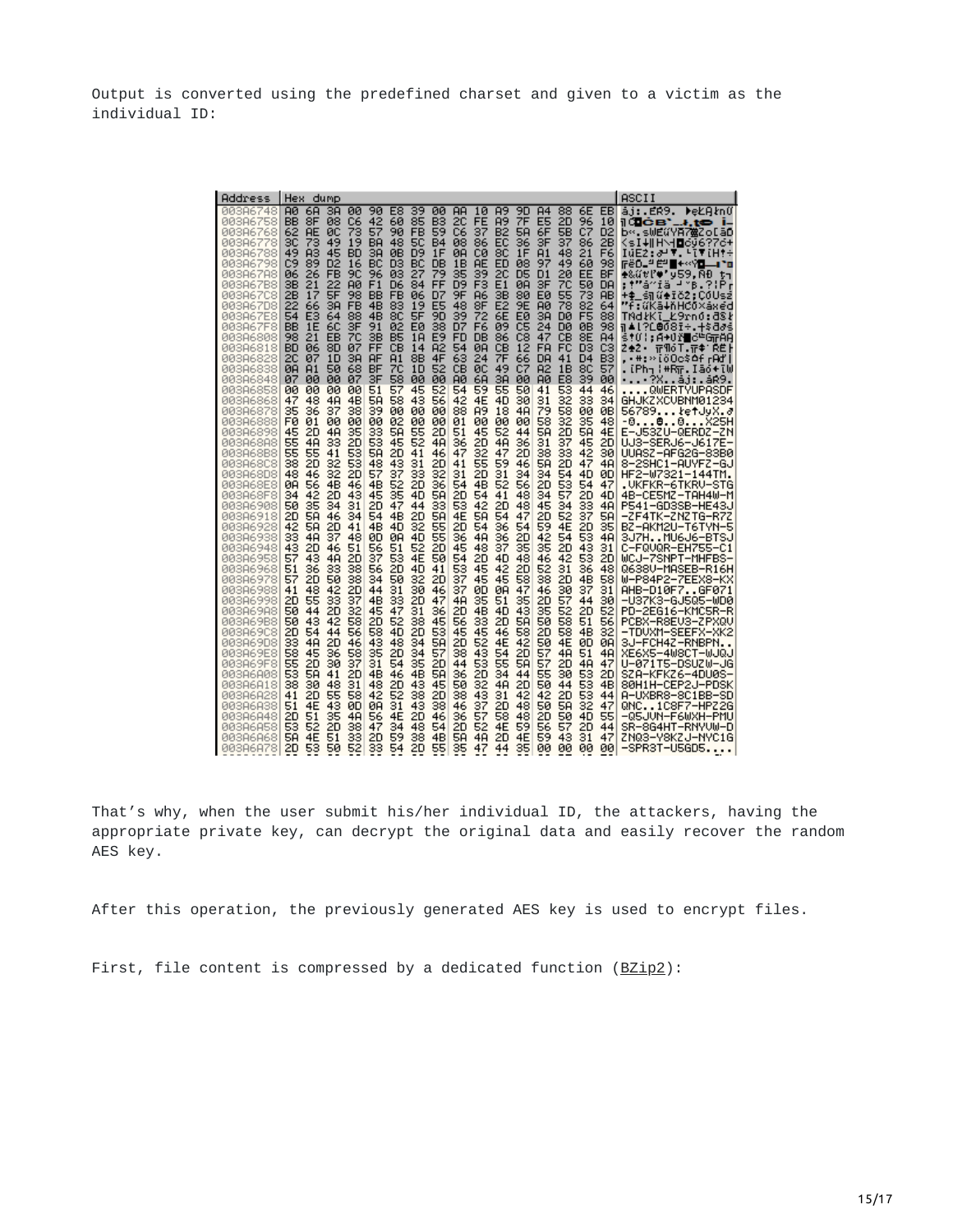| 10005177<br>1000517C<br>1000517F<br>10005186<br>10005187<br>1000518A<br>10005191<br>10005192<br>10005195<br>10005190<br>1000519D | JMP 10005225<br>EAX DWORD PTR SS: [EBP-2C]<br>LEA.<br>MOV DWORD PTR SS: [EBP-14] 0<br><b>PUSH EAX</b><br>LEA EAX.DWORD PTR SS:[EBP-18]<br>MOV DWORD PTR SS:[EBP-2C] 0<br><b>PUSH EAX</b><br>LEA EAX.DWORD PTR SS: [EBP-14]<br>MOV DWORD PTR SS:[EBP-18] 0<br><b>PUSH EAX</b><br>PUSH DWORD PTR SS:[EBP-20] |               |                       |                                       |       |      |                                  |
|----------------------------------------------------------------------------------------------------------------------------------|------------------------------------------------------------------------------------------------------------------------------------------------------------------------------------------------------------------------------------------------------------------------------------------------------------|---------------|-----------------------|---------------------------------------|-------|------|----------------------------------|
| 100051A0                                                                                                                         | PUSH DWORD PTR SS:[EBP-1C]                                                                                                                                                                                                                                                                                 |               |                       | read_content_ptr                      |       |      |                                  |
| 100051A8                                                                                                                         | 10005660<br>CALL<br>MOV ECX.DWORD PTR SS:[EBP-1C]                                                                                                                                                                                                                                                          |               |                       |                                       |       |      |                                  |
| 100051AB                                                                                                                         | TEST EAX.EAX                                                                                                                                                                                                                                                                                               |               |                       |                                       |       |      |                                  |
|                                                                                                                                  |                                                                                                                                                                                                                                                                                                            |               | 0280FEDC              | 01E38ED0 dAN8                         |       | Arg1 | $= 01E38EDB$                     |
| Address                                                                                                                          | Hex dump<br>01E38ED0 23 20 2D 2A 2D 6D 6F 64                                                                                                                                                                                                                                                               | ASCII         | 0280FEE0              | 00000DF5 S                            |       |      | $Area2 = 00000005$               |
|                                                                                                                                  | 01E38ED8 65 3A 20 74 63 6C 3B 20 e: tol;                                                                                                                                                                                                                                                                   | $#$ $-*$ -mod | 0280FEE4              | 0280FF20                              | C₿    |      | $Arg3 = 0280FF20$                |
|                                                                                                                                  | 01E38EE0 66 69 6C 6C 2D 63 6F 6C fill-col                                                                                                                                                                                                                                                                  |               | 0280FEE8              | 0280FF1C ∟ C@                         |       |      | $\rho_{\text{reg4}} = 0280$ FF10 |
|                                                                                                                                  | 01E38EE8 75 6D 6E 3A 20 37 35 3B umn: 75;                                                                                                                                                                                                                                                                  |               | 0280FEEC<br>0280FEF0  | 0280FF08 <b>D</b><br>$01E17AF8$ $8E6$ | C⊜    |      | <b>L</b> Arg5 = 0280FF08         |
|                                                                                                                                  | 01E38EF0 20 74 61 62 2D 77 69 64                                                                                                                                                                                                                                                                           | tab-wid       | 0280FEF4              | 038A33A0                              | å3ŏ♥  |      |                                  |
|                                                                                                                                  | 01E38EF8 74 68 3A 20 38 3B 20 63 th: 8: c<br>01E38F00 6F 64 69 6E 67 3A 20 69 oding: i                                                                                                                                                                                                                     |               | 0280FEF8              | 01ESCBDC FFN0                         |       |      |                                  |
|                                                                                                                                  | 01E38F08 73 6F 2D 6C 61 74 69 6E so-latin                                                                                                                                                                                                                                                                  |               | 0280FEFC              | 00000000                              | 1.1.1 |      |                                  |
|                                                                                                                                  | 01E38F10 2D 31 2D 75 6E 69 78 20 -1-unix                                                                                                                                                                                                                                                                   |               | 0280FF00              | $0000000F5$ $\degree$<br>00000000     |       |      |                                  |
|                                                                                                                                  | 01E38F18 2D 2A 2D 0D 0A 23 0D 0A -*-#                                                                                                                                                                                                                                                                      |               | 0280FF04<br>COOGEEQO. | GOOGOOGO                              | .     |      |                                  |

Then, the buffer containing compressed data is AES encrypted - using [CryptEncrypt](https://msdn.microsoft.com/en-us/library/windows/desktop/aa379924%28v=vs.85%29.aspx)

| 00051D2.<br>SHORT<br>100051D9<br>100051D4<br>ECX, DWORD PTR SS: [EBP-14]<br>MOU<br>00051D7<br>SHORT 10005225<br>PUSH DWORD PTR SS:[EBP-24]<br>10005109<br>EAX, DWORD PTR SS: [EBP-18]<br>100051DC<br>LEA<br>PUSH EAX<br>PUSH DWORD PTR SS:[EBP-14]<br>100051DF<br>100051E0<br>MOV EAX, DWORD PTR DS:[EDI+14]<br>100051E3<br>PUSH 0<br>PUSH 1<br>00051E6.<br>100051E8         |                                                                                                                                                                                                                                                                                                                                                                                                                                               |                                                                                                                                                                                                          |                                                                                                                                                                                                                                                                                                                                                                                                                                |                                                                                                                                                                                                                                                                                                                                                                                                                      |                                                                                                                                                                                                                                     |                                                                                                                                                                                                                                                                                                                                                                                    | buffer_len<br>data_len<br>data<br>flags<br>final |
|------------------------------------------------------------------------------------------------------------------------------------------------------------------------------------------------------------------------------------------------------------------------------------------------------------------------------------------------------------------------------|-----------------------------------------------------------------------------------------------------------------------------------------------------------------------------------------------------------------------------------------------------------------------------------------------------------------------------------------------------------------------------------------------------------------------------------------------|----------------------------------------------------------------------------------------------------------------------------------------------------------------------------------------------------------|--------------------------------------------------------------------------------------------------------------------------------------------------------------------------------------------------------------------------------------------------------------------------------------------------------------------------------------------------------------------------------------------------------------------------------|----------------------------------------------------------------------------------------------------------------------------------------------------------------------------------------------------------------------------------------------------------------------------------------------------------------------------------------------------------------------------------------------------------------------|-------------------------------------------------------------------------------------------------------------------------------------------------------------------------------------------------------------------------------------|------------------------------------------------------------------------------------------------------------------------------------------------------------------------------------------------------------------------------------------------------------------------------------------------------------------------------------------------------------------------------------|--------------------------------------------------|
| PUSH<br>100051EA<br>ø<br>PUSH<br>100051EC<br>DWORD PTR SS: [EBP-C]<br>EAX<br>٠E<br><b>TEST EAX, EAX</b><br>100051F1                                                                                                                                                                                                                                                          |                                                                                                                                                                                                                                                                                                                                                                                                                                               |                                                                                                                                                                                                          |                                                                                                                                                                                                                                                                                                                                                                                                                                |                                                                                                                                                                                                                                                                                                                                                                                                                      |                                                                                                                                                                                                                                     | hash<br>key<br>ADVAPI32.CryptEncryptA                                                                                                                                                                                                                                                                                                                                              |                                                  |
| Address                                                                                                                                                                                                                                                                                                                                                                      | Hex.                                                                                                                                                                                                                                                                                                                                                                                                                                          | dump                                                                                                                                                                                                     |                                                                                                                                                                                                                                                                                                                                                                                                                                |                                                                                                                                                                                                                                                                                                                                                                                                                      |                                                                                                                                                                                                                                     | ASCII                                                                                                                                                                                                                                                                                                                                                                              |                                                  |
| 01E4CC10<br>01E4CC18<br>01E4CC20<br>01E4CC28<br>01E4CC30<br>01E4CC38<br>01E4CC40<br>01E4CC48<br>01E4CC50<br>01E4CC58<br>01E4CC60<br>01E4CC68<br>01E4CC70<br>01E4CC78<br>01E4CC80<br>01E4CC88<br>01E4CC90<br>01E4CC98<br>01E4CCA0<br>01E4CCA8<br>01E4CCB0<br>01E4CCB8<br>01E4CCC0<br>01E4CCC8<br>01E4CCD0<br>01E4CCD8<br>E4CCE0<br>01<br>LG1E4CCEO GO GO GO GO GO GO GO GO GO | 7 <sup>2</sup><br>ØЗ<br>31<br>41<br>AB<br>35<br>48<br>10<br>E1<br>1F<br>26<br>9A<br>4C<br>C6<br>98<br>04<br>3D<br>99<br>CF<br>84<br>51<br>ØC<br><b>DC</b><br>FF<br>ØB<br>70<br>$\overline{21}$<br><b>B1</b><br>26<br>$\overline{c}$ <sub>1</sub><br>22<br>19<br>52<br>B8<br>BF<br><b>DC</b><br>FD<br>77<br>FC<br><b>AØ</b><br>D <sub>2</sub><br>C <sub>4</sub><br>56<br>43<br>04<br>78<br>06<br>9B<br>EF<br>96<br><b>ØØ</b><br>60<br>24<br>14 | 00<br>59<br>00<br>04<br>CA<br>18<br>4D<br>49<br>4F<br>$\frac{60}{84}$<br>75<br>$^{98}_{A8}$<br>41<br>87<br>66<br>2F<br>C <sub>9</sub><br><b>BØ</b><br>17<br>EA<br>D <sub>2</sub><br>49<br>15<br>16<br>ØD | 00<br>42<br>26<br>53<br>00<br>57<br>7E<br>4 <sub>H</sub><br>30<br><b>ØØ</b><br><b>ØØ</b><br>9A<br>9A<br>30<br>09<br>4D<br>8D<br>D <sub>4</sub><br>98<br>B <sub>2</sub><br>42<br>42<br>72<br>EB<br>ØA<br>45<br>50<br>57<br>$1\overline{C}$<br>31<br>95<br>40<br>05<br>06<br>FC<br><b>AØ</b><br>81<br>CC<br>48<br>C6<br>C <sub>9</sub><br>3A<br>20<br>40<br>D9<br>17<br>55<br>1C<br>86<br>B <sub>2</sub><br>C5<br>AF<br>DA<br>EA | 68<br>58<br>37<br>59<br>5B<br>80<br>ØØ<br>ØA<br>D8<br>41<br><b>DØ</b><br>34<br>$rac{62}{30}$<br>60<br>4C<br>9B<br>30<br>65<br>$\frac{55}{44}$<br>$\bar{6}\bar{4}$<br>FC<br>F4<br>75<br>8D<br>4C<br>1C<br>AC.<br>ØA<br>00<br>E2<br>6E<br>C8<br>ŽĒ.<br>BF<br>20<br>64<br>74<br>79<br>26<br>26<br>B <sub>3</sub><br>50<br>FE<br>E <sub>2</sub><br>F5<br>$9\overline{7}$<br>E4<br>A <sup>4</sup><br>DC<br>91<br>CD<br>40 | 39<br>6B<br>00<br>BF<br>29<br><b>ØØ</b><br>26<br>98<br>CD<br>46<br>52<br>3 <sub>H</sub><br>A <sub>4</sub><br>53<br>08<br>05<br>14<br><b>FA</b><br>51<br>C7<br>D <sub>4</sub><br>39<br>A <sub>3</sub><br>23<br>BB<br>4E<br><b>ØØ</b> | $z$ $\bullet$ BZh9<br>1AY&SY7k<br>25WIC.<br>DH+™J.<br>B™9.ĕA)<br>&ütü.d4.<br>ALMØUb'&<br>ś♦IM.=Lś<br>0=0d'201=<br>ä¤l#šeeF<br>.QäBBDdR<br>∍uOrR≃:<br>p∂T.Eu2A<br><b>※ * EPWL∟S</b><br><b>&amp; +AL1C.</b><br>↓"·L@ō.<br>Raf‡ <del>¢</del> n≝¶<br>SiyaRG<br>wřFirii dQ<br>áR©HĀytā<br>$D = $F : 3 d$<br>UCE 0&P9<br>◆хО‡Чб≡ці<br>$+TI$ LUSS#<br>· L'S猫ch Fin<br>ਦ≥⊁∎CN<br>¶\$.rř=@. |                                                  |

The encrypted data is saved to the file with the generated extension added.

# **Conclusion**